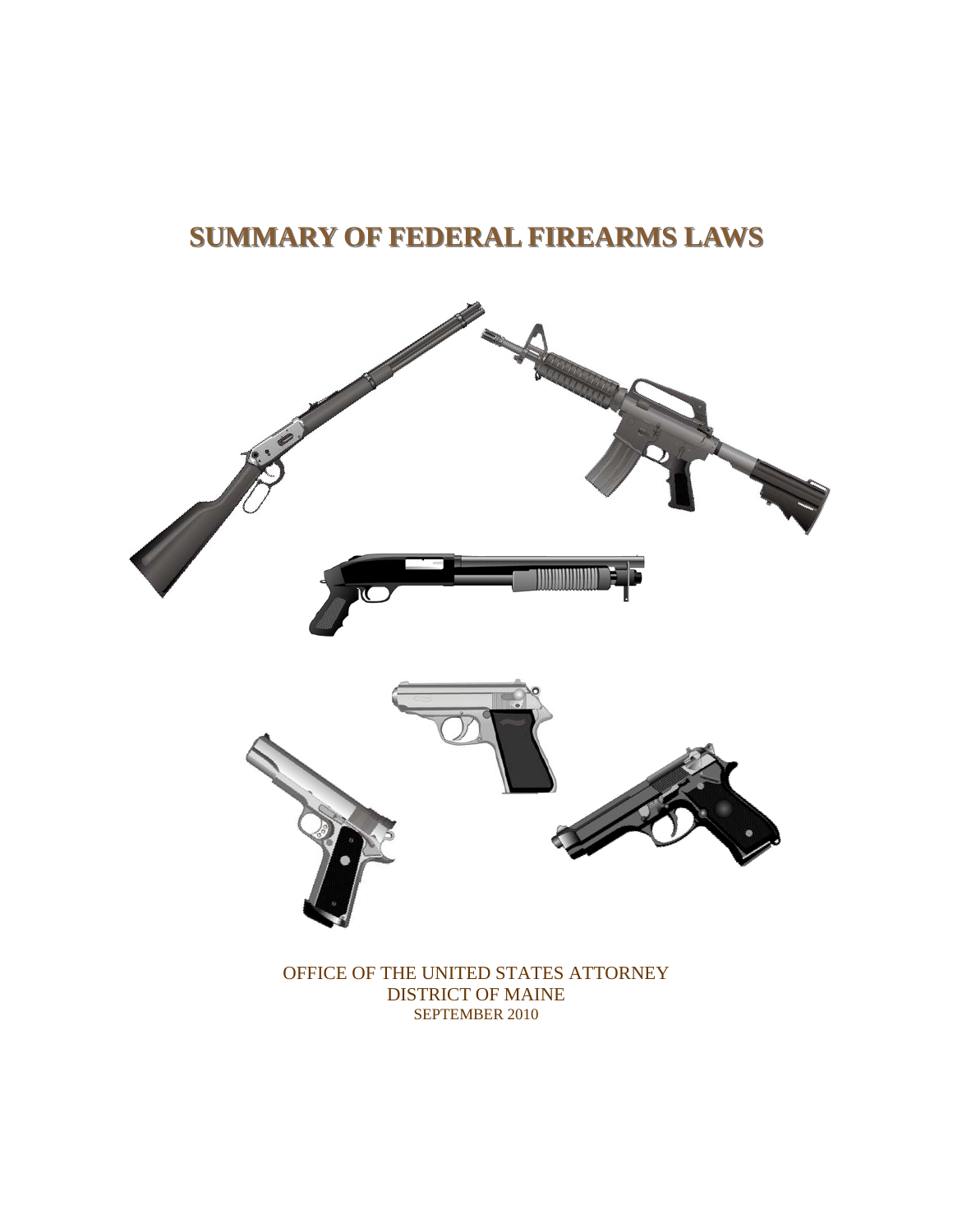#### **INTRODUCTION**

Maine has historically had a violent crime rate well below the national average. Nonetheless, every effort must be made to further reduce violence to ensure that we are safe on our streets and in our homes. Because the causes of violence in Maine and in society generally are numerous and varied, the solutions require a concerted national and local effort.

for gun crimes. To that end, the Department of Justice and the U.S. Attorney's Office in Maine have instituted Project Safe Neighborhoods (*PSN Maine*), an initiative designed to reduce gun violence in Maine. A PSN Task Force including representatives from local and state law enforcement, domestic violence groups, schools, civic groups and business works to develop a comprehensive strategy to address this issue. Part of this strategy includes support for violent crime task forces in Lewiston and Bangor and an aggressive enforcement policy

The federal government has generally lacked jurisdiction to prosecute many violent crimes. Accordingly, the burden has traditionally fallen upon state and local law enforcement officers and prosecutors. However, Congress has increasingly broadened federal jurisdiction which enables federal agents and federal prosecutors to become more involved in the enforcement effort against violence.

 crime within our state. Please do not hesitate to contact my office if you have any questions about the This document is designed to be a concise summary of some of the federal statutes which can be used to prosecute violent offenders. It is not all-inclusive; however, it describes the principal statutes available. By distributing this information, we hope to generate referrals of cases to our office or the appropriate federal agency and hence assist state prosecutors and law enforcement personnel in their efforts to combat violent applicability of any of these statutes to specific situations.

 Thomas E. Delahanty II United States Attorney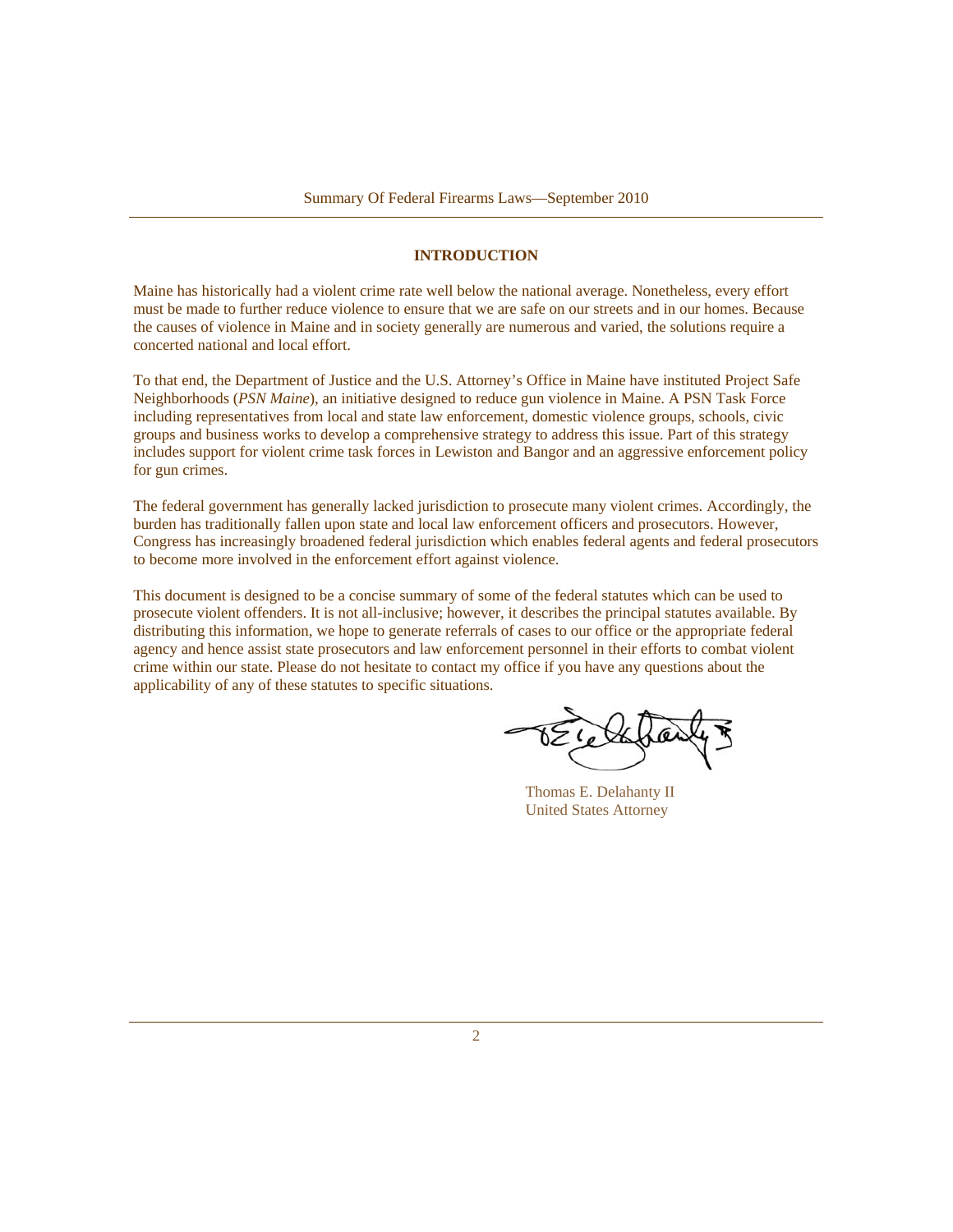## **FREQUENTLY ENCOUNTERED FEDERAL FIREARM OFFENSES**

# **Definition of a Firearm**

For purposes of  $\S 922$  and  $\S 924$  violations 18 U.S.C.  $\S 921(a)(3)$  defines a "firearm" as:

- expel a projectile by the action of an explosive; B. the frame or receiver of any such weapon; A. any weapon (including a starter gun) which will or is designed to or may readily be converted to
- 
- C. any firearm muffler or firearm silencer; or
- D. any destructive device. Such term does not include an antique firearm.

converted" to expel a projectile. United States v. Ruiz, 986 F.2d 905 (5th Cir. 1993). This same justification This broad definition encompasses not only operable firearms but those that have been disassembled or dismantled or altered in such a way that they are inoperable at the time of the offense. For example, this definition has been found to include a firearm with the hammer filed down because it could be "readily applies for including starter guns within the definition of a firearm. "Firearm" is defined differently for violations of 26 U.S.C. § 5861. See 26 U.S.C. § 5845(a) and Appendix.

# **Possession of Prohibited Firearms**

 While there are a number of exceptions, federal law prohibits the possession of firearms with obliterated serial numbers and machine guns manufactured after May 19, 1986. See 18 U.S.C. § 922 (k), (o). In overall length less than 26"), short-barreled rifles (defined as one with a barrel length of less than 16" or addition, unless registered to the possessor in the National Firearms Registration and Transfer Record, it is generally unlawful to possess short-barreled shotguns (defined as one with a barrel length of less than 18" or overall length less than 26"), machine guns, silencers, and destructive devices. See 26 U.S.C. §§ 5845, 5861.

#### **Penalties for Possessing a Prohibited Firearm**

\$250,000. 18 U.S.C. § 924 (a)(1)(B). Under the sentencing guidelines, a defendant with no prior record and trafficking or a crime of violence is eligible for a sentence of approximately 70-87 months for the same offense. Possessing an unregistered silencer, short barreled rifle, short barreled shotgun, destructive device or a sawed-off shotgun is punishable by a fine of up to \$10,000 and/or 10 years in prison. 26 U.S.C. § 5871. For The statutory maximum for knowingly possessing a firearm with an altered serial number is five years and/or one gun would likely receive approximately 15-21 months for possessing a sawed-off shotgun or a firearm with an altered serial number. A defendant with a substantial record including at least one conviction for drug the possession of a machine gun manufactured after May 19, 1986, the statutory maximum is 10 years and/or \$250,000. 18 U.S.C. § 924(a)(2).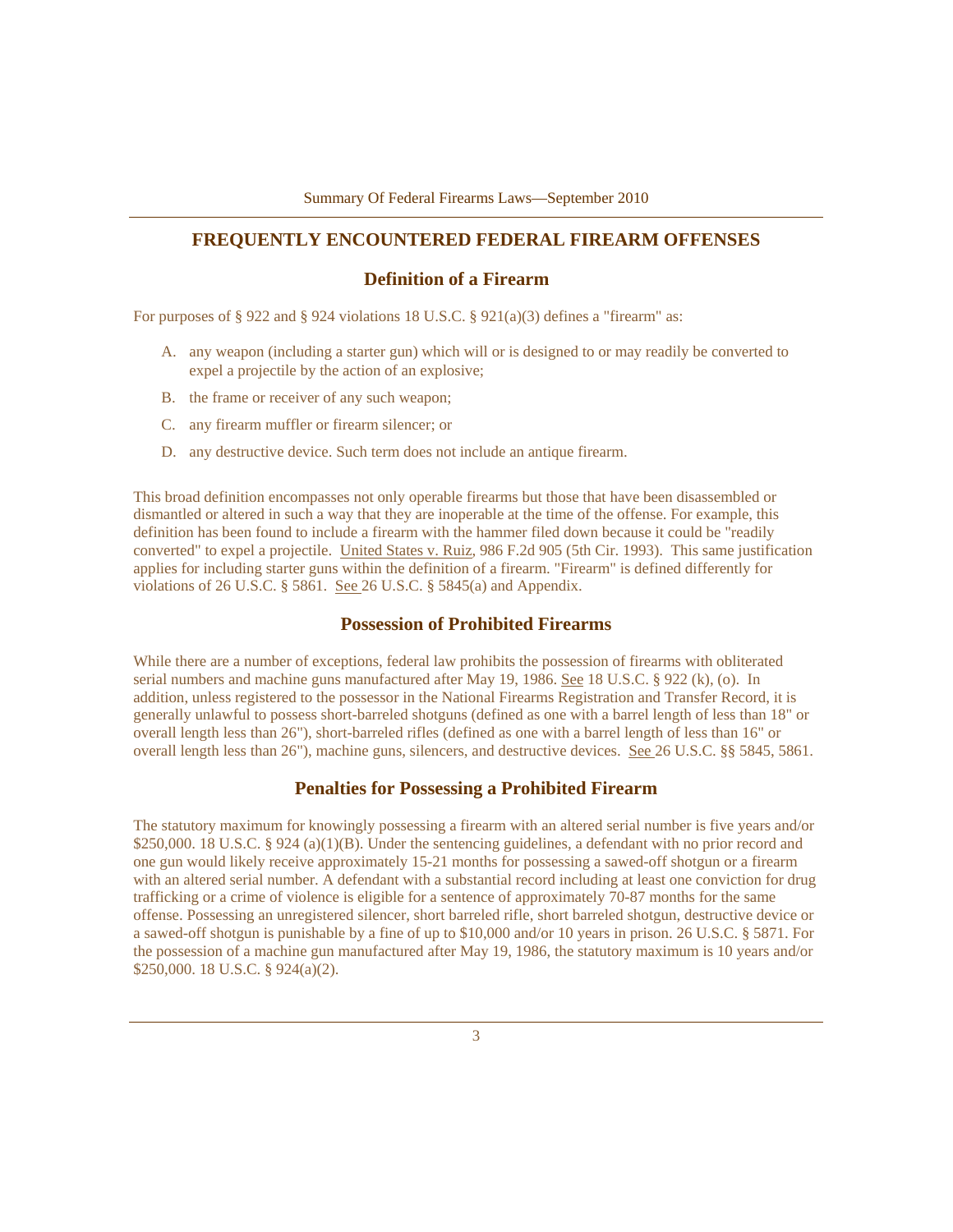## **Possession of Firearms by Prohibited Person**

Possession of a firearm by a "prohibited person" is illegal. Under 18 U.S.C. § 922 (g) there are nine categories of prohibited persons. Generally, they include:

- felons;
- fugitives;
- unlawful users of or addicts to a controlled substance;
- persons who have been adjudicated as mentally "defective" or who have been involuntarily committed to a mental institution;
- illegal aliens and non-immigrant aliens;
- persons dishonorably discharged from the armed forces;
- persons who have renounced their U.S. citizenship;
- persons who are the subject of a qualifying domestic protection order; and
- persons convicted of a misdemeanor crime of domestic violence.

A prohibited person cannot possess, ship, transport or receive a firearm or ammunition that has traveled in interstate commerce. While this booklet cannot cover every nuance of these categories, some clearly warrant further explanation.

#### **Felon in possession - 18 U.S.C. § 922(g)(1)**

 Felon in possession charges are considered for all individuals in possession of firearms who have been previously convicted of a felony and special attention is given to individuals who have been convicted of convicted of a crime punishable by more than one year in prison is a prohibited person. Similarly, a person crimes of violence or serious drug transactions. Under this category, generally anyone who has been under indictment for a crime punishable by more than a year is prohibited from receiving a firearm. 18 U.S.C. § 922 (n).

In federal court, it is not enough to merely introduce a prior conviction — you must show that the defendant is the individual convicted. This can be done through stipulation, fingerprint or signature cards, date of birth or social security number, and testimony of the arresting officer for the prior charge, or the testimony of the defendant's parole or probation officer.

#### **Unlawful user of or addict to a controlled substance**

 18 U.S.C. § 922 (g) (3) and case law do not provide clear guidance on who is considered to be an unlawful user of or addict to a controlled substance. The Bureau of Alcohol, Tobacco, Firearms and Explosives regulations require that the use must have occurred "recently enough to indicate that the individual is actively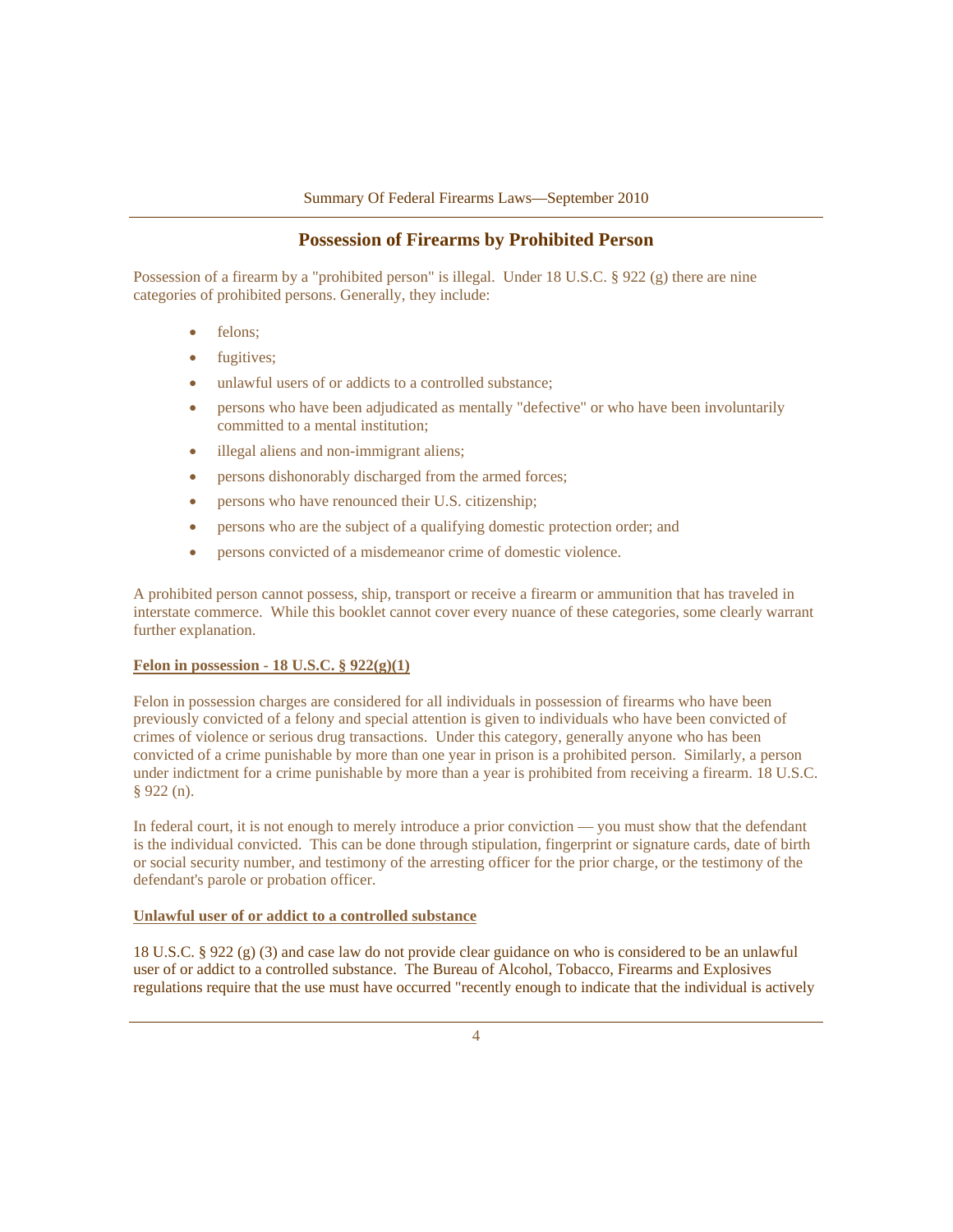Summary Of Federal Firearms Laws—September 2010

engaged in such conduct." 27 C.F.R. pt 178.11.

 Cir. 1997) held that the judicially created requirement of a temporal nexus is sufficient to overcome the vagueness of the statute. Courts now examine the "pattern and recency" of the defendant's drug use in determining if there is a temporal nexus between the possession of the firearm and drug use. While case law is limited in this area, most cases have reached a similar conclusion. Several early cases claimed that the statute is unconstitutionally vague because it fails to define a period during which the drug use and the possession of the firearm must have occurred. United States v. Reed, 114 F.3d 1067, 1071 (10th

 Obviously, the easiest method of demonstrating drug use is to question the defendant regarding his or her drug use habits." Use" also may be demonstrated through drug tests and arrest records. If a defendant is found with a small quantity of drugs and a gun, good police work is essential in determining the most appropriate charge. If the defendant says that drugs are only for personal use, he or she may be charged under  $\S 922(g)$ (3). If the defendant is a distributor, then § 924 (c) may apply.

#### **Domestic violence prohibitions, 18 U.S.C. §§ 922(g)(8) and (g)(9)**

 a firearm by a person under a qualifying protection order, and 18 U.S.C. § 922 (g)(9) - possession of a firearm these provisions should be referred to an Assistant United States Attorney. Congress passed the domestic violence-related firearm prohibitions (18 U.S.C. §§ 922(g)(8) and  $(g(9))$  out of concern for the number of domestic violence assaults that can and do escalate into firearm homicides and out of a hope that keeping domestic violence perpetrators from possessing guns would save the lives of victims of domestic violence. The U.S. Attorney's Office has made a commitment to prosecuting domestic violence-based federal gun violations, including violations of 18 U.S.C. § 922(g)(8) - possession of by a person convicted of a misdemeanor crime of domestic violence. Questions regarding the applicability of

# **Penalties for Possession by A Prohibited Person**

 maximum penalty for most prohibited persons in possession of a firearm is 10 years and \$250,000. The outcome in most cases will be determined by the sentencing guidelines. A prohibited person who is found in Absent sentencing enhancements for armed career criminals, 18 U.S.C.  $\S$  924(a)(2) provides that the possession of one gun but who has no prior record will likely receive approximately 15-21 months. A prohibited person with a substantial record that includes one conviction for a crime of violence or drug trafficking is eligible for a sentence of approximately 70-87 months.

Armed career criminals receive enhanced penalties in the federal system. This office considers the prosecution of armed career criminals to be of the highest importance. An armed career criminal is a person who has three or more convictions for a serious drug offense or a felony crime of violence, which includes crimes that have, as an element, the use, attempted use or threatened use of physical force against the person of another. A defendant who falls into this category faces a mandatory minimum of 15 years imprisonment under 18 U.S.C. § 924(e).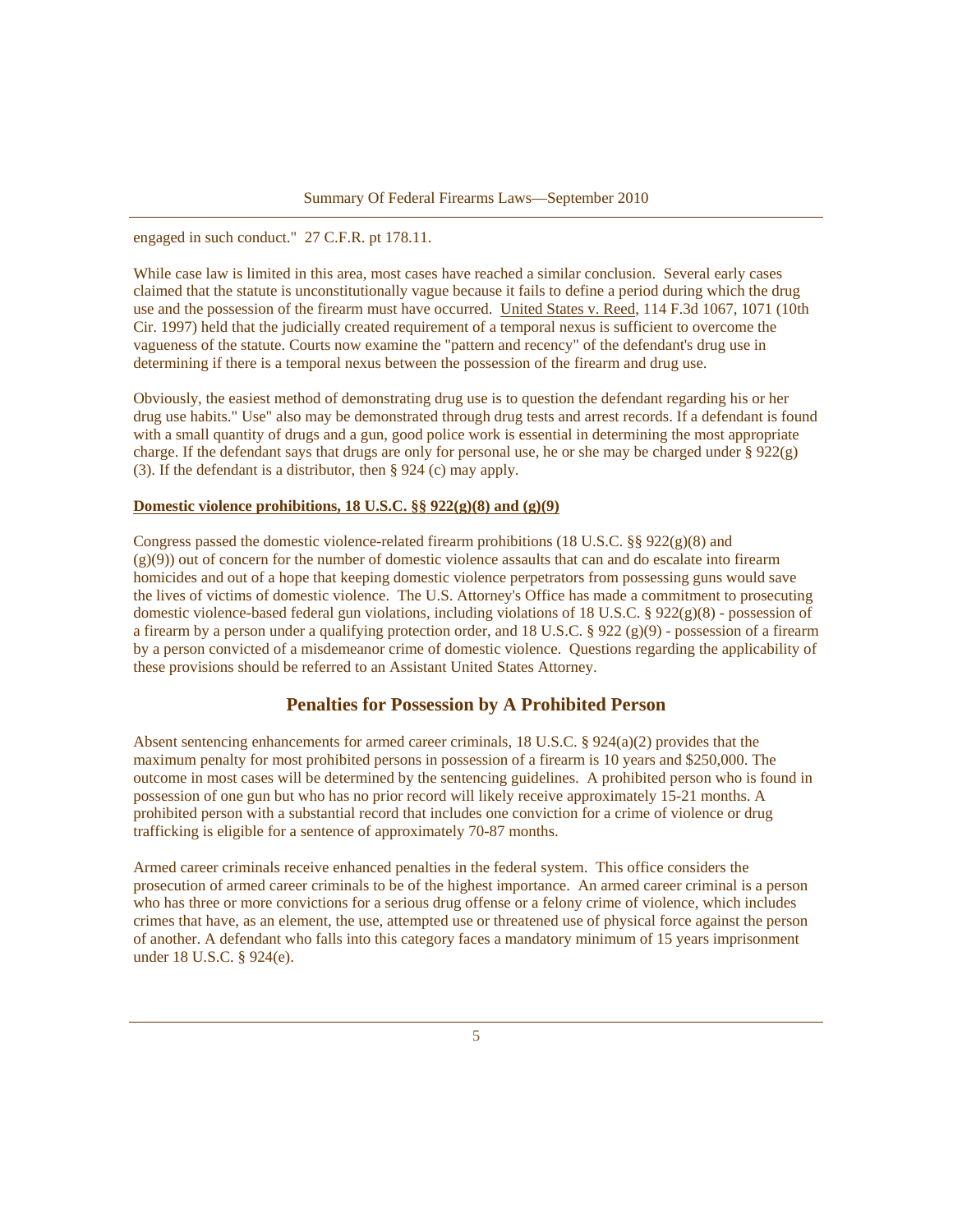# **The Commerce Clause and a Prohibited Person**

In order to establish federal jurisdiction in § 922 cases, the gun involved must have traveled in interstate or foreign commerce. For firearms cases the prosecutor needs to show only that the firearm or ammunition crossed a state line at some point in its history. For example, if the firearm was manufactured in Michigan and is recovered in Maine, the interstate nexus requirement has been satisfied. If the firearm was made in Maine and recovered in Maine, but the prosecutor can demonstrate that it was used to commit a crime in Maryland 10 years ago, this too will suffice.

The best way to establish that the gun has traveled in interstate commerce is to contact the Bureau of Alcohol, Tobacco, Firearms and Explosives, which can trace crime guns to determine where they were manufactured and sold.

# **Firearm Used in Drug Trafficking or to Commit a Crime of Violence**

 trafficking crime is a priority for this office. A person who "uses or carries" a firearm during or in relation to, First Circuit opinion (United States v. Dolliver, July 2007), the Court found that bartering drugs for firearms The prosecution of defendants who use a firearm in connection with a crime of violence or with a drug or possesses a firearm "in furtherance of," drug trafficking or a crime of violence that can be prosecuted in federal court may receive enhanced penalties under 18 U.S.C. § 924 (c). Most of the cases arising out of this statute have centered on the definitions of "use," carry," and "in furtherance of." In a recent, unpublished was sufficient to prove a violation of  $\S 924(c)(1)(A)(i)$ .

#### **Meaning of "Use" under § 924(c)**

active employment of the weapon. Bailey v. United States, 516 U.S. 137, 149 (1995) defines active employment to include: "brandishing, displaying, battering, striking with, and most obviously, firing or Courts have determined that "use" of a firearm requires something more than mere possession; it requires attempting to fire a firearm." The Bailey court also notes that "use" can mean "to convert to one's service," "employ," "avail oneself of," and to make "reference to" if referring to the firearm is calculated to make the transaction easier.

 For example, a drug dealer who keeps a firearm in the closet during a drug transaction cannot be said to have "used" the firearm unless he makes reference to the weapon during the transaction. However, this same he could be guilty of possession in furtherance of drug trafficking. section also prohibits possession of a firearm "in furtherance of " drug trafficking. Under the "fortress theory," if the defendant uses a firearm to protect the house in which drugs or the proceeds of drugs are kept,

#### **Meaning of "Carry" under § 924(c)**

The federal circuits have varying definitions of "carry." All circuits agree that carrying requires knowing possession and transportation of the firearm. United States v. Mitchell, 104 F.3d 494, 653 (4th Cir. 1997).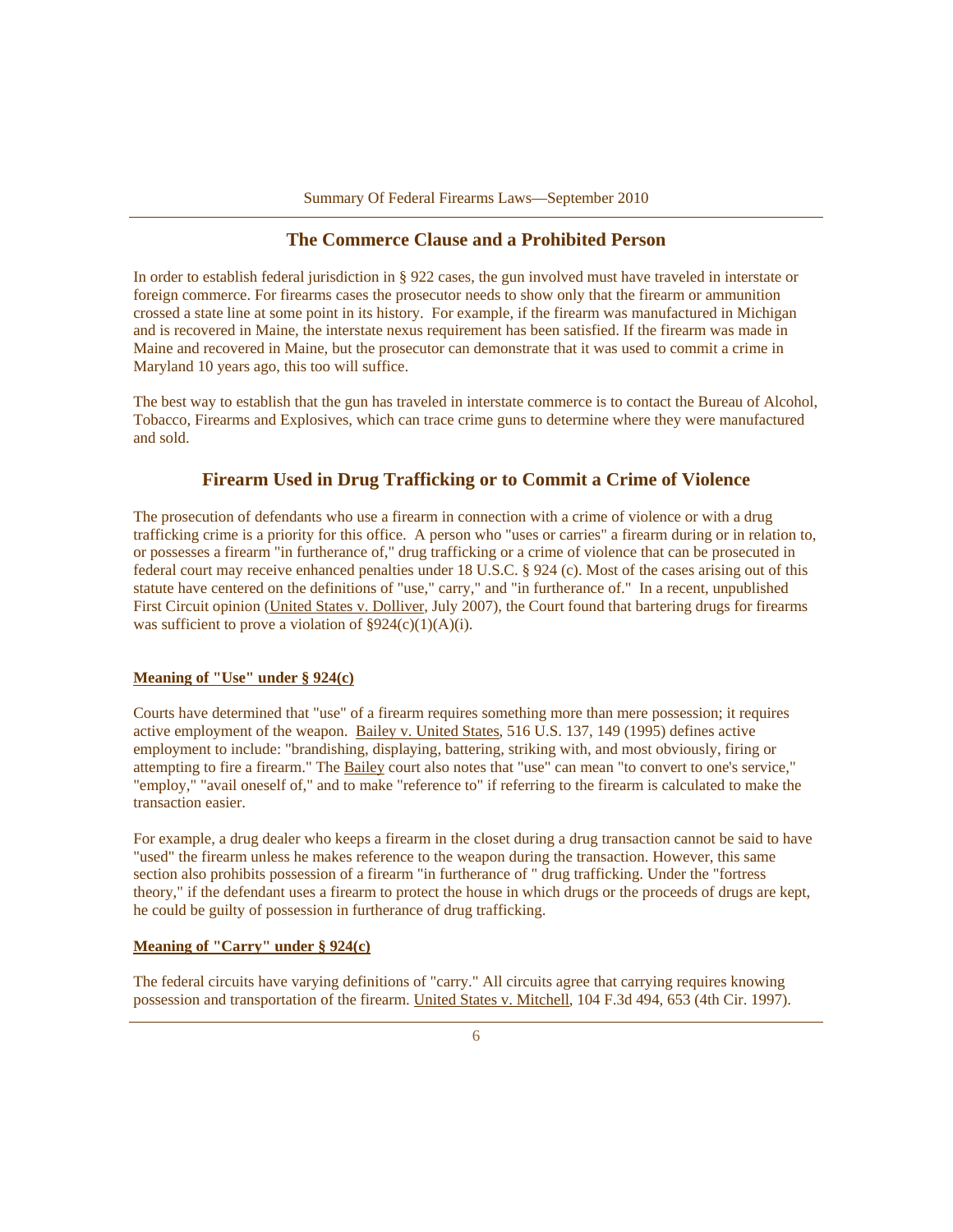United States v. Ramirez-Ferrer, 82 F.3d 1149, 1153-4 (1st Cir. 1996); United States v. Cruz-Rojas, 101 F.3d 283 (2d Cir. 1996); United States v. Riascos-Suarez, 73 F.3d 616, 623 (6th Cir. 1996); United States v. Hernandez, 80 F.3d 1253, 1257-8 (9th Cir. 1996). In a jurisdiction that requires that the firearm be However, the First, Second, Sixth and Ninth circuits also require that the firearm be readily accessible. See accessible, transporting a gun in the trunk of a car will not qualify as carrying because the defendant does not have easy access to the weapon.

#### **Meaning of "in furtherance of"**

Ceballos-Torres, 218 F.3d 409 (5th Cir. 2002). Possession of a firearm is "in furtherance of" a drug One of the principal cases in determining the definition and scope of "in furtherance of" is United States v. trafficking crime "when it furthers, advances, or helps forward that offense." Id. at 411.

 *or drug profits. Second, possession of a gun, and letting everyone know that you are armed, lessens the transaction may prevent the deal from turning sour in the first place. Fifth, having a gun may allow the drug First, an accessible gun provides defense against anyone who may attempt to rob the trafficker of his drugs chance that a robbery will even be attempted. Third, having a gun accessible during a transaction provides protection in case a drug deal in the apartment turns sour. Fourth, the visible presence of a gun during the trafficker to defend 'turf,' areas of the street from which lower level dealers operate for the trafficker. There may be other ways.* Id. at 412.

#### **§ 924 (c) Does Not Require The Gun to Have Traveled in Interstate Commerce**

Because the underlying offense (drug trafficking or a crime of violence over which there is federal jurisdiction) is prosecutable in federal court, there is no interstate nexus requirement for the gun itself.

#### **The Penalties for a Violation of § 924(c)**

Penalties under this section vary depending on the type of firearm, how the firearm was used and whether the offense is the defendant's first violation. All sentences under this section must be served consecutively to any

| <b>Offense</b>                                                                                  | <b>Penalty</b>         |
|-------------------------------------------------------------------------------------------------|------------------------|
| Standard case                                                                                   | Not less than 5 years  |
| Brandishing the firearm                                                                         | Not less than 7 years  |
| Discharging the firearm                                                                         | Not less than 10 years |
| A short barreled rifle or shotgun                                                               | Not less than 10 years |
| A machine gun, destructive device or silencer                                                   | Not less than 30 years |
| Second or subsequent conviction                                                                 | Not less than 25 years |
| Second or subsequent conviction and the gun is<br>a machine gun, destructive device or silencer | <b>LIFE</b>            |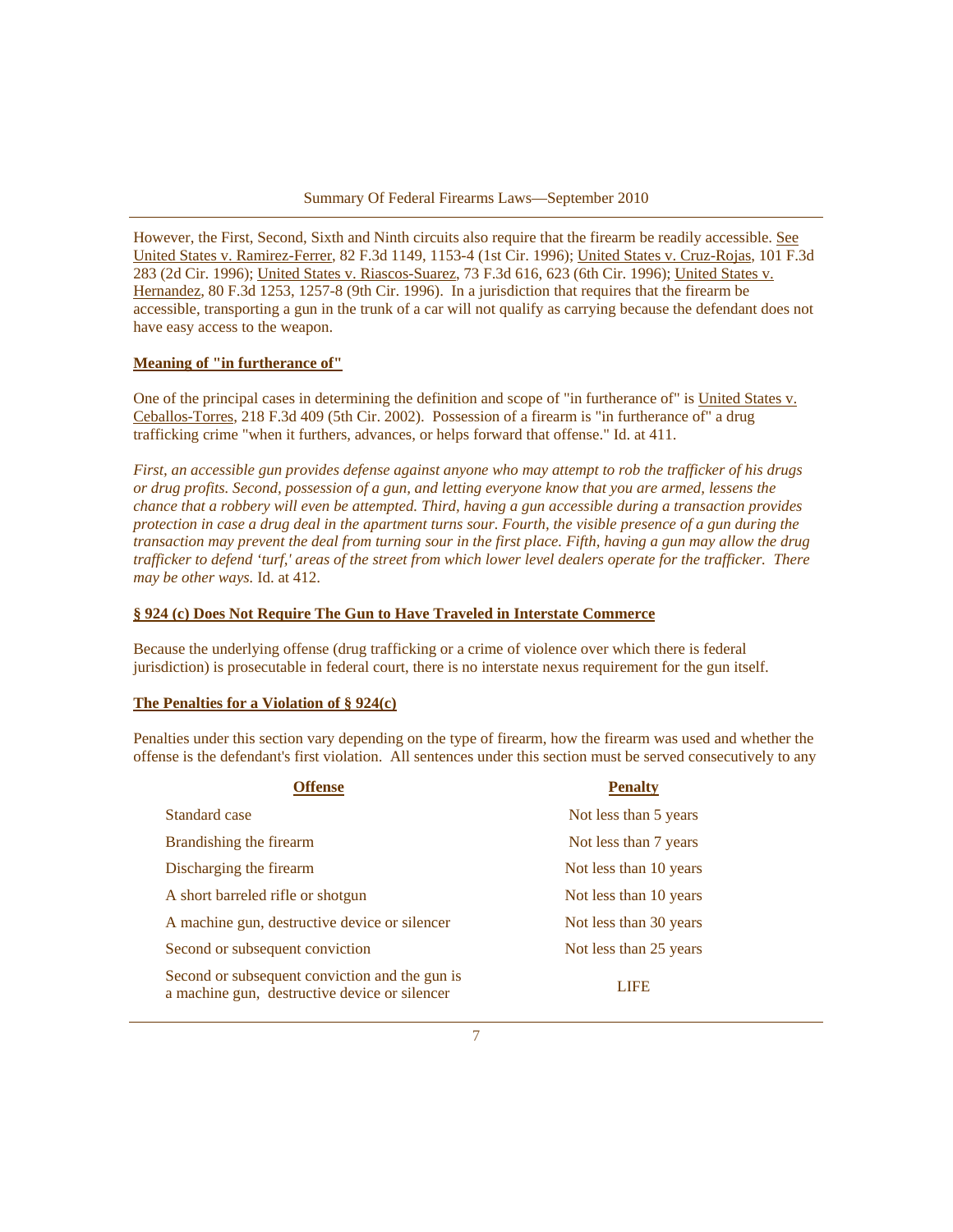| Summary Of Federal Firearms Laws—September 2010 |  |  |
|-------------------------------------------------|--|--|
|-------------------------------------------------|--|--|

| <b>Offense</b>                                                                                  | <b>Penalty</b>         |
|-------------------------------------------------------------------------------------------------|------------------------|
| Standard case                                                                                   | Not less than 5 years  |
| Brandishing the firearm                                                                         | Not less than 7 years  |
| Discharging the firearm                                                                         | Not less than 10 years |
| A short barreled rifle or shotgun                                                               | Not less than 10 years |
| A machine gun, destructive device or silencer                                                   | Not less than 30 years |
| Second or subsequent conviction                                                                 | Not less than 25 years |
| Second or subsequent conviction and the gun is<br>a machine gun, destructive device or silencer | <b>LIFE</b>            |

 not have to be the result of a separate incident. other sentence, and offenders are not eligible for probation. Under federal law, the second conviction does

# **BRADY ACT**

 purchase a handgun from a gun dealer. Under the Brady Act, it is unlawful for any licensed dealer to sell, The Brady Act obligates law enforcement officials to conduct background checks before someone can deliver or transfer a handgun to an individual who is not licensed unless there is compliance with the Brady Act waiting period. Violation of this statute carries a penalty of not more than one year imprisonment, as well as a \$1,000 fine. See 18 U.S.C. §§922(s)(1) and 924(a)(5).

Also, any person who makes a false statement to a licensed dealer in connection with the acquisition of a firearm shall be punished by imprisonment for no more than ten years. See 18 U.S.C. §§922(a)(6) and 924(a) (2). A false statement can include:

 *of or addict to controlled substance, prior commitment to a mental institution, illegal alien, dishonorable name, age, address, date of birth, identification number, and status as convicted felon, fugitive, unlawful user discharge from the military, status as U.S. citizen who has renounced citizenship, being subject to certain protection orders and having been convicted of a misdemeanor crime of domestic violence. False statements can also include the representation that the purchaser is the real intended owner of the firearm when the purchaser is actually making a "straw" purchase for someone else.* 

Although this is a crime separate and apart from the Brady Act, every time a Brady background check establishes that a handgun should not be sold to the prospective purchaser, the prospective purchaser has falsified the form and, accordingly, the false statement statute has been violated.

# **DRUG-RELATED HOME INVASIONS**

Armed drug-related robberies, especially home invasion robberies, are appropriate cases for federal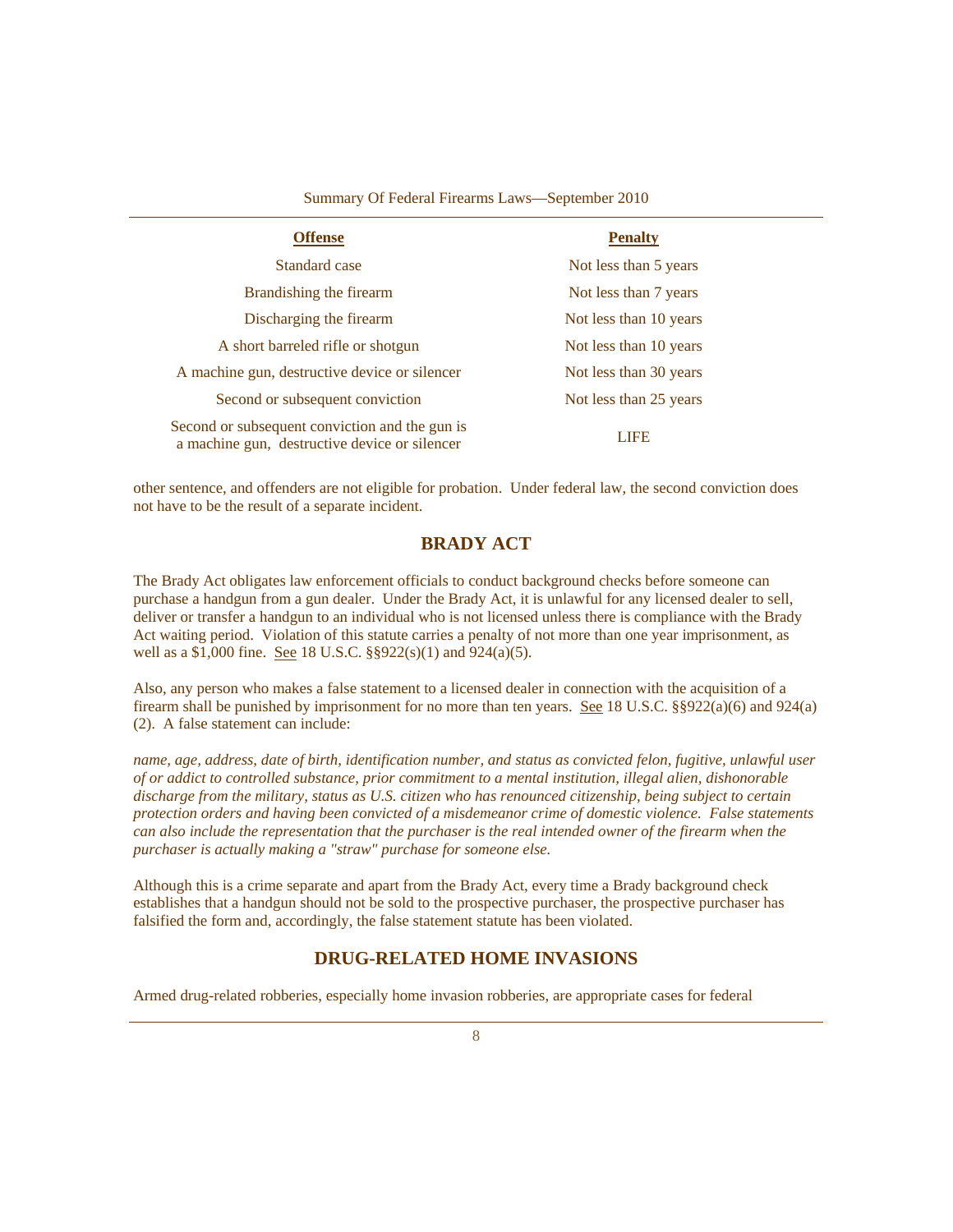prosecution and will be prosecuted where federal jurisdiction exists and where acceptable sentencing criteria are present. Federal jurisdiction can be predicated on the commission of a drug offense as part of the robbery or on the armed defendant's felony record. For example, where two or more people agree to break into a home and steal a distributable quantity of drugs, they have committed a drug conspiracy. If a gun is carried in the execution of the plan, they have violated 18 U.S.C. §924(c), which carries a mandatory five-year sentence consecutive to any other sentence imposed. If the robber is a felon, the case is prosecutable as a firearm felon case.

Home invasion cases that are accepted for federal prosecution include those in which the defendant is an armed career criminal, a career offender or a major drug dealer. In addition, most cases in which there is a provable 924(c) case will be accepted for federal prosecution.

## **COMMERCIAL ROBBERIES - HOBBS ACT, 18 U.S.C. § 1951**

 Act, 18 U.S.C. §1951, is a traditional tool in combating organized crime. However, prosecution under the It is against federal law to interfere with interstate commerce by means of extortion or robbery. The Hobbs Hobbs Act is also available where the defendant interferes with commerce by means of a robbery. If a person robs a business that is engaged in interstate commerce, then it is possible to charge that individual with a violation of the Hobbs Act. Of course, if the robber in any particular situation carries or uses a firearm in the commission of the offense, we also have the traditional firearms statutes which can be used to prosecute the violator federally. To the extent permissible, our office will vigorously prosecute anyone who uses a firearm in the commission of a robbery.

# **THREE STRIKES, 18 U.S.C. 3559(c)**

 violent felony or for a serious violent felony and a serious drug offense. To count toward "three strikes", the The Violent Crime Control Act requires life imprisonment (without possibility of parole) for federal offenders convicted of a serious violent felony after two or more federal or state convictions for a serious convictions must have occurred on separate occasions from each other, and each countable offense (other than the first) must have been committed after the defendant's conviction for the preceding one. Convictions prior to the date of the enactment of the Violent Crime Control Act, September 13, 1994, count as strikes. The third strike must occur after the date of the enactment of the Act.

The statute defines "serious violent felony" to include such offenses as murder, rape and kidnapping. The statute defines "serious drug offense" to include large-scale drug transactions and continuing criminal enterprise. Specific questions regarding the applicability of this provision of the Violent Crime Control Act should be referred to an Assistant United States Attorney.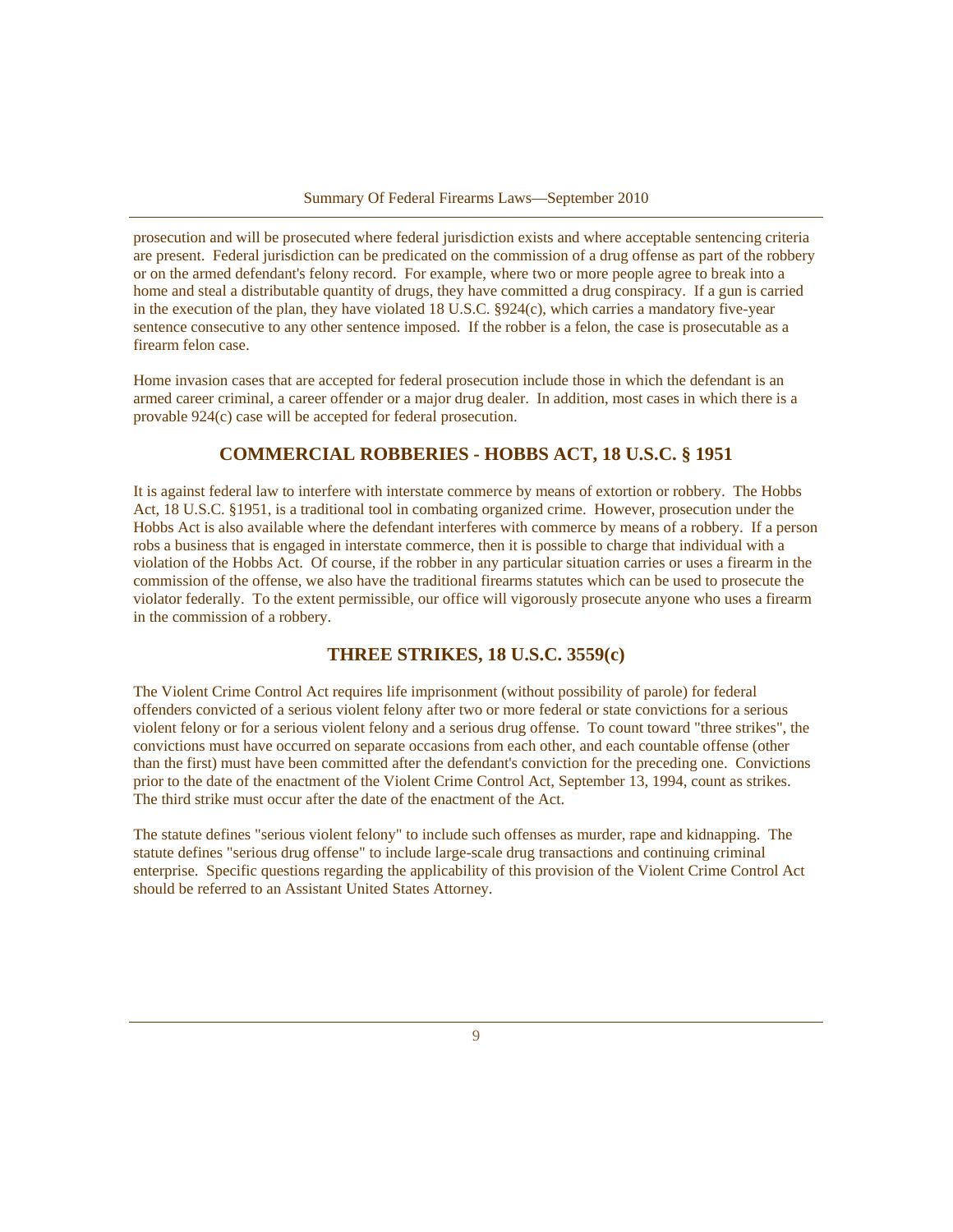# **JUVENILES**

## **Youth Handgun Safety, 18 U.S.C. § 922(x)**

 possess a handgun or handgun ammunition. The Act also makes it unlawful to transfer a handgun or handgun juvenile delinquent for an offense. Otherwise, the maximum penalty for a juvenile is one year of The Violent Crime Control Act makes it a federal offense for a juvenile under 18 years of age to knowingly ammunition to a person the transferor knows or has reasonable cause to believe is under 18 years of age. The above provisions are subject to a number of exceptions, such as for the armed forces, ranching, farming, hunting and other specified uses. Some exceptions require the juvenile to be in possession of the prior written consent of his or her parent or guardian. The penalty for possession of a handgun or handgun ammunition by a juvenile is probation if the juvenile has never been convicted of an offense or adjudicated a imprisonment.

 maximum of one year of imprisonment. However, if the violator knew or had reasonable cause to know that the juvenile intended to possess or use a handgun or ammunition in a crime of violence, the maximum The penalty for an adult who transfers a handgun or handgun ammunition to a juvenile is ordinarily a penalty is 10 years imprisonment.

# **Guns In School, 18 U.S. C. § 922(q)(2)(A)**

 prosecution of juveniles who illegally possess firearms and adults who provide such weapons to juveniles. The reduction of gun violence and gun possession in schools is also a priority of this office. Since the inception of Project Sentry, this office has dedicated one Assistant United States Attorney to the

 Accordingly, any individual who knowingly possesses a firearm at a place that the individual knows, or has reasonable cause to believe, is a school zone (on school grounds or public property within 1,000 feet of school grounds) violates 18 U.S. C.  $\S 922(q)(2)(A)$  and faces a maximum of five years imprisonment. See enumerated exceptions listed in § 922(q)(2)(A).

## **Adult Prosecution of Juveniles**

 as an adult. Another provision of the Act requires the court to consider, in determining whether a juvenile otherwise influenced others to take part in criminal activities involving the use or distribution of drugs or The Violent Crime Control Act amends the current law to permit adult prosecution of 13-and 14-year-olds charged with certain crimes of violence, including robbery or aggravated sexual abuse committed with a firearm. The Act also adds several serious firearms offenses to those for which a juvenile can be prosecuted should be tried as an adult, the extent to which the juvenile played a leadership role in an organization, or firearms.

As a practical matter, since the United States Government lacks facilities for juveniles, prosecution of a juvenile in federal court will be the exception and not the rule. To the extent practicable juveniles who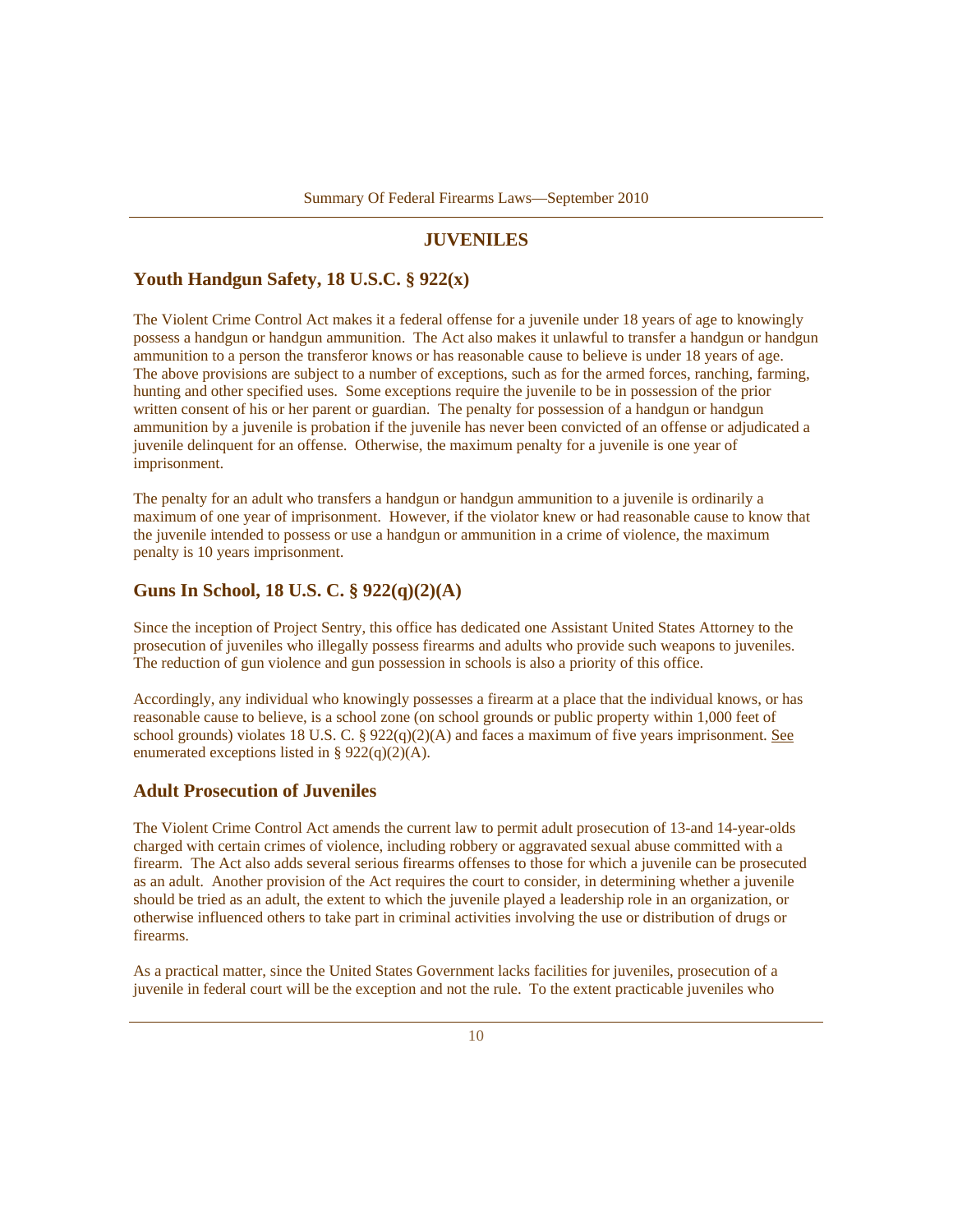commit violent crimes with firearms will be prosecuted federally. Questions concerning federal prosecution of juveniles should be addressed to an Assistant United States Attorney on a case-by-case basis.

# **CONTACTS**

Our office telephone numbers and the names of supervisory attorneys are:

#### **U.S. Attorney's Office**

Portland: (207) 780-3257

Thomas E. Delahanty II, United States Attorney Richard W. Murphy, First Assistant U.S. Attorney Jonathan R. Chapman, Chief, Criminal Division Darcie McElwee, AUSA, Project Safe Neighborhoods/Sentry/Anti-Gang Coordinator Heather Putnam, Victim Witness Coordinator/Law Enforcement Coordinator

Bangor: (207) 945-0373

F. Todd Lowell, AUSA, Bangor Branch Manager Gail Fisk Malone, AUSA, Violence Against Women Act Point-of-Contact Marilyn DiBonaventuro, Victim Witness Assistant

#### **Violent Crimes Task Forces**

Eastern Maine Violent Crime Task Force (207) 262-6046 Todd Lowell, AUSA (207) 945-0373 Aroostook County, Franklin County, Hancock County, Kennebec County, Piscataquis County, Penobscot County, Somerset County, Waldo County, Washington County Central Maine Violent Crime Task Force (207) 786-8050 Darcie McElwee, AUSA (207) 771-3227 Androscoggin County, Cumberland County, Knox County, Lincoln County, Oxford County, Sagadahoc County, York County

#### **Federal Agencies**

| ATF: | $(207)$ 780-3324 (Portland)<br>$(207)$ 262-6046 (Bangor)                               | DEA: (207) 780-3331 (Portland)<br>$(207)$ 262-4666 (Bangor)  |
|------|----------------------------------------------------------------------------------------|--------------------------------------------------------------|
| FBI: | $(207)$ 774-9322 (Portland)<br>$(207)$ 947-6670 (Bangor)<br>$(207)$ 622-2902 (Augusta) | USMS: (207) 780-3355 (Portland)<br>$(207)$ 945-0416 (Bangor) |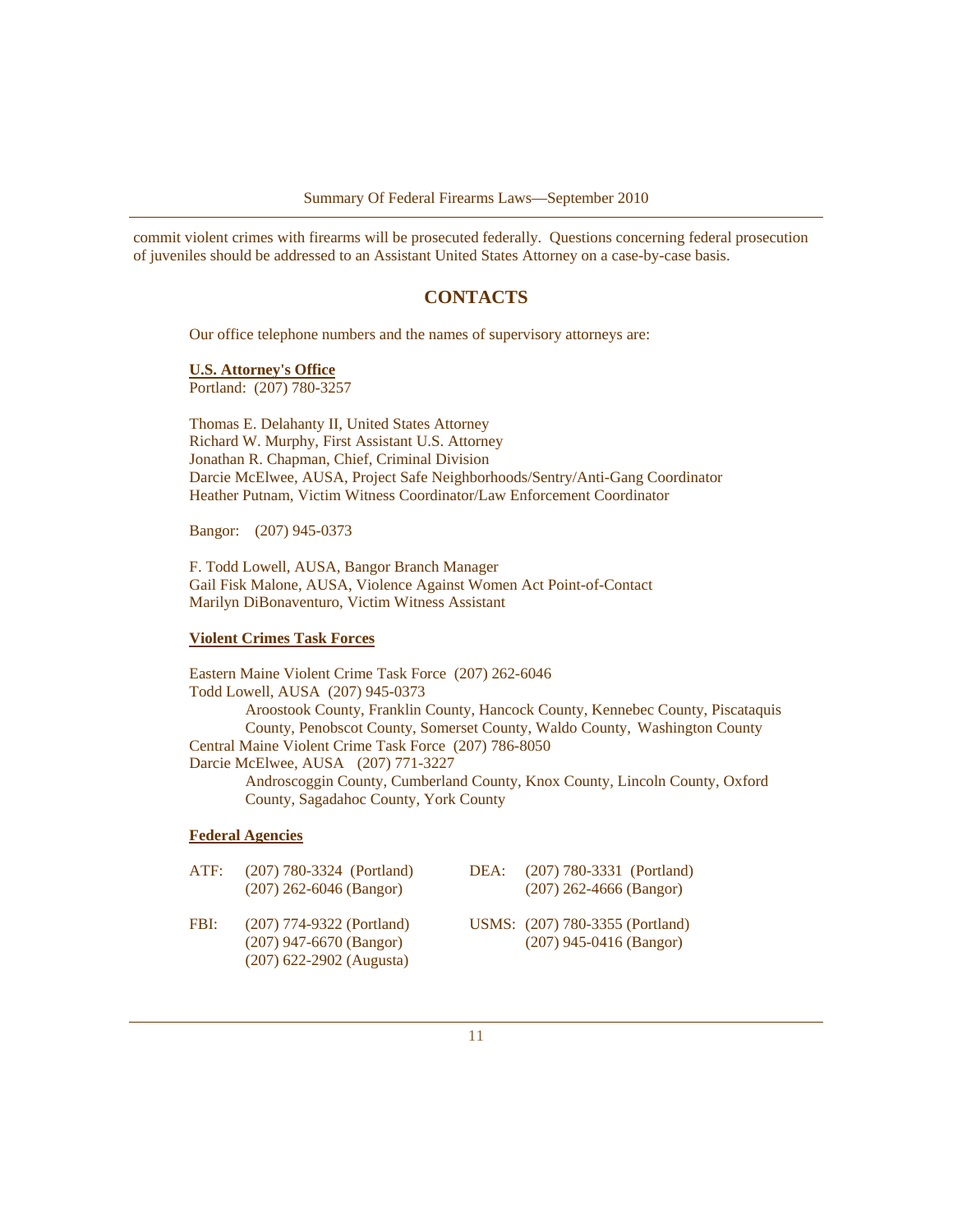information, we hope to generate referrals of appropriate cases to our office, the violent crime task forces or As we have noted throughout, any questions regarding the applicability of any of these statutes to specific situations should be referred to the U.S. Attorney or an Assistant U.S. Attorney. By distributing this the appropriate federal agency, and, through the imposition of significant federal sentences, assist state prosecutors and law enforcement personnel in their efforts to combat violent crime within our state.

# **APPENDIX**

# **18 U.S.C. § 842. Unlawful Acts: Explosives**

(a) It shall be unlawful for any person -

(1) to engage in the business of importing, manufacturing, or dealing in explosive materials without a license issued under this chapter;

 (2) knowingly to withhold information or to make any false or fictitious oral or written statement or to furnish or exhibit any false, fictitious, or misrepresented identification, intended or likely to from disability under the provisions of this chapter; and (3) other than a licensee or permittee knowingly deceive for the purpose of obtaining explosive materials, or a license, permit, exemption, or relief

(3) other than a licensee or permittee knowingly -

shipment, or receipt is permitted by the law of the State in which he resides; or (A) to transport, ship, cause to be transported, or receive in interstate or foreign commerce any explosive materials, except that a person who lawfully purchases explosive materials from a licensee in a State contiguous to the State in which the purchaser resides may ship, transport, or cause to be transported such explosive materials to the State in which he resides and may receive such explosive materials in the State in which he resides, if such transportation,

 distributor knows or has reasonable cause to believe does not reside in the State in which the distributor resides. distributor resides.<br>(b) It shall be unlawful for any licensee knowingly to distribute any explosive materials to any person except: (B) to distribute explosive materials to any person (other than a licensee or permittee) who the

- - (1) a licensee;
	- (2) a permittee; or

 (3)a resident of the State where distribution is made and in which the licensee is licensed to do business or a State contiguous thereto if permitted by the law of the State of the purchaser's residence.

 use of explosive materials is prohibited or which does not permit its residents to transport or ship explosive (c) It shall be unlawful for any licensee to distribute explosive materials to any person who the licensee has reason to believe intends to transport such explosive materials into a State where the purchase, possession, or materials into it or to receive explosive materials in it.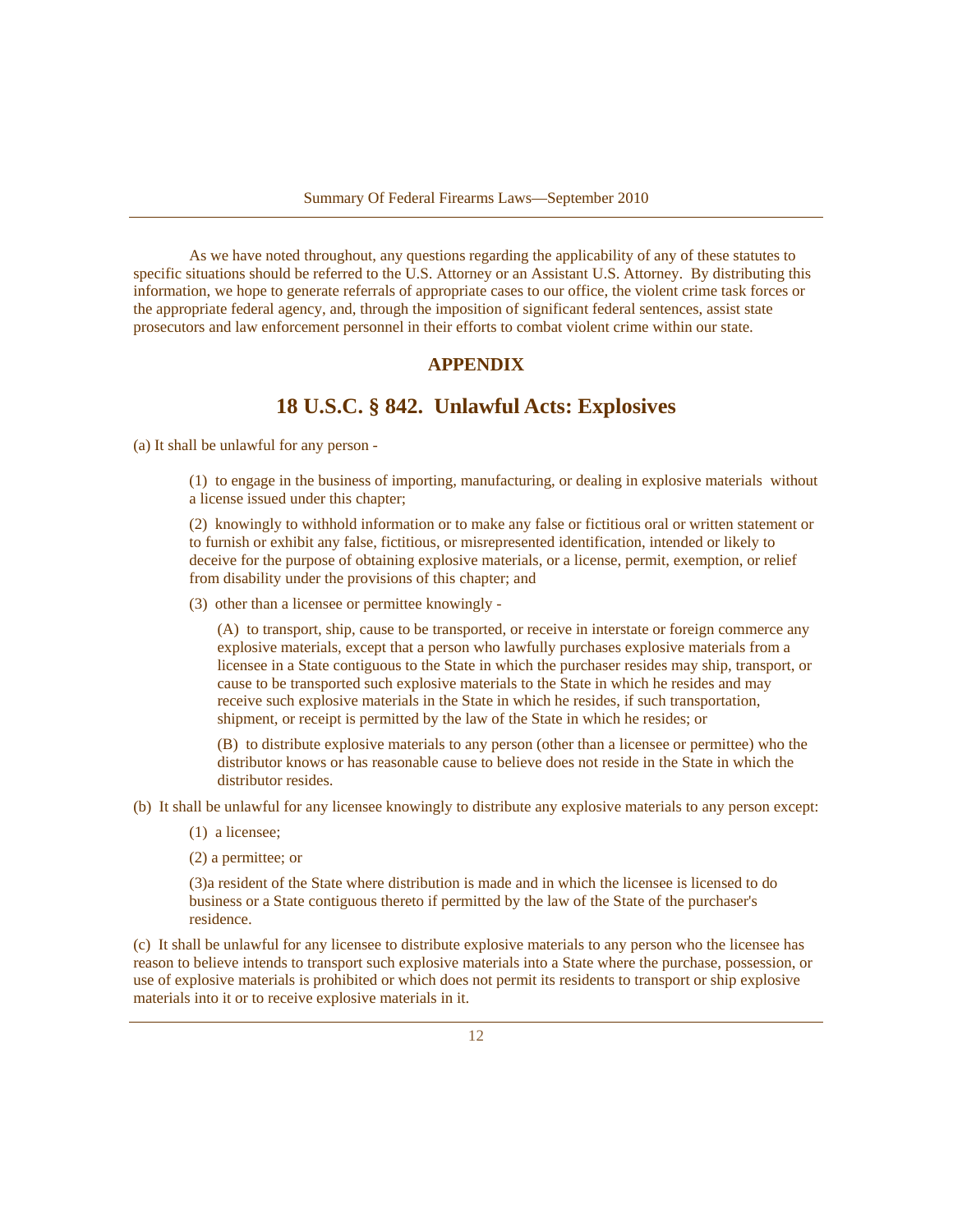- (d) It shall be unlawful for any person knowingly to distribute explosive materials to any individual who:
	- (1) is under twenty-one years of age;

(2) has been convicted in any court of a crime punishable by imprisonment for a term exceeding one year;

- (3) is under indictment for a crime punishable by imprisonment for a term exceeding one year;
- (4) is a fugitive from justice;

 (5) is an unlawful user of or addicted to any controlled substance (as defined in section 102 of the Controlled Substances Act (21 U.S.C. 802)); or

(6) has been adjudicated a mental defective.

(e) It shall be unlawful for any licensee knowingly to distribute any explosive materials to any person in any State where the purchase, possession, or use by such person of such explosive materials would be in violation of any State law or any published ordinance applicable at the place of distribution.

(f) It shall be unlawful for any licensee or permittee willfully to manufacture, import, purchase, distribute, or receive explosive materials without making such records as the Secretary may by regulation require, including, but not limited to, a statement of intended use, the name, date, place of birth, social security number or taxpayer identification number, and place of residence of any natural person to whom explosive materials are distributed. If explosive materials are distributed to a corporation or other business entity, such records shall include the identity and principal and local places of business and the name, date, place of birth, and place of residence of the natural person acting as agent of the corporation or other business entity in arranging the distribution.

(g) It shall be unlawful for any licensee or permittee knowingly to make any false entry in any record which he is required to keep pursuant to this section or regulations promulgated under section 847 of this title.

 part of, which constitute, or which have been shipped or transported in, interstate or foreign commerce, either before or after such materials were stolen, knowing or having reasonable cause to believe that the explosive materials were stolen. (h) It shall be unlawful for any person to receive, possess, transport, ship, conceal, store, barter, sell, dispose of, or pledge or accept as security for a loan, any stolen explosive materials which are moving as, which are

(i) It shall be unlawful for any person -

 (1) who is under indictment for, or who has been convicted in any court of, a crime punishable by imprisonment for a term exceeding one year;

(2) who is a fugitive from justice;

 (3) who is an unlawful user of or addicted to any controlled substance (as defined in section 102 of the Controlled Substances Act (21 U.S.C. 802)); or

institution; (4) who has been adjudicated as a mental defective or who has been committed to a mental institution;<br>13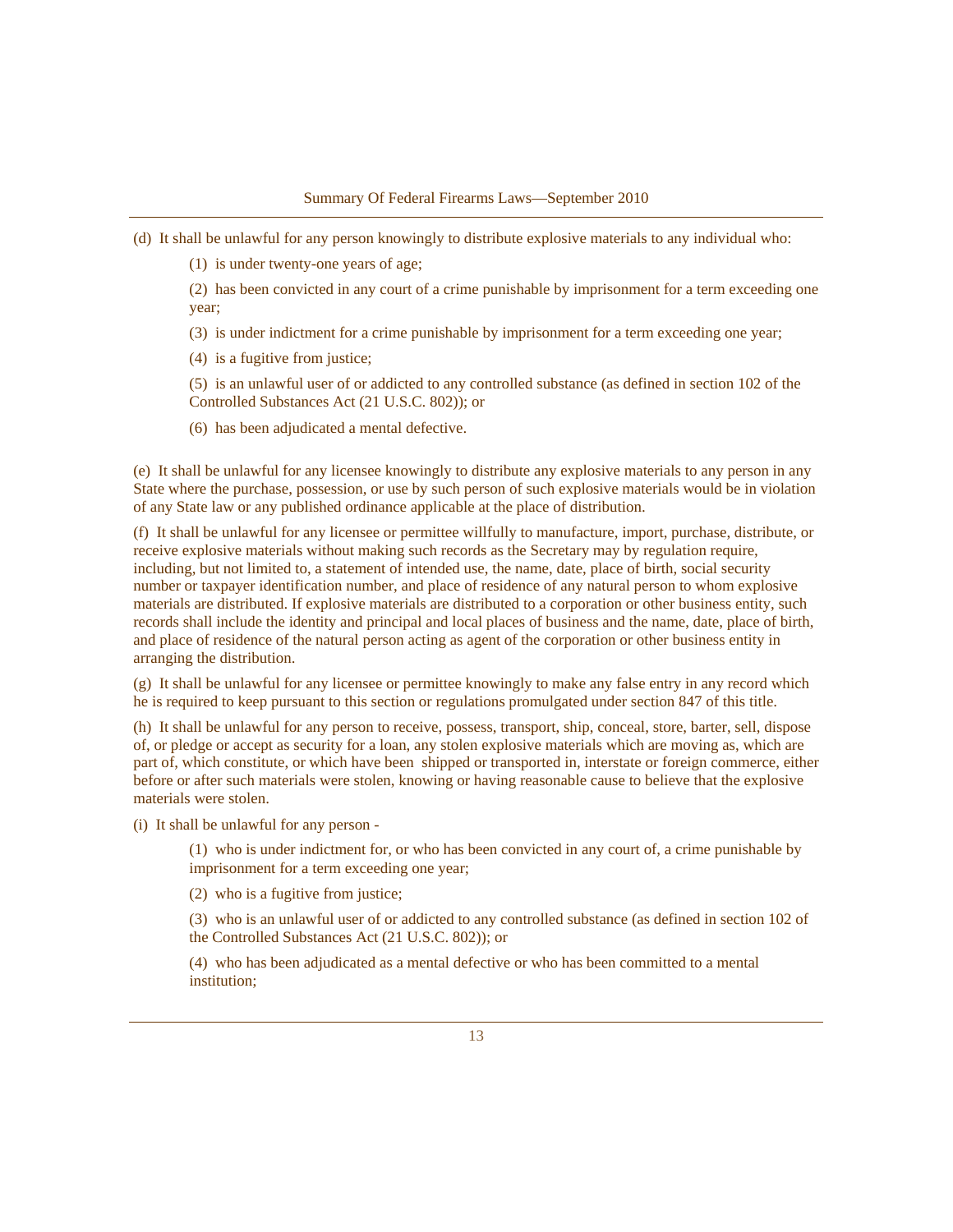(5) to ship or transport any explosive in interstate or foreign commerce or to receive or possess any explosive which has been shipped or transported in interstate or foreign commerce.

(j) It shall be unlawful for any person to store any explosive material in a manner not in conformity with regulations promulgated by the Secretary. In promulgating such regulations, the Secretary shall take into consideration the class, type, and quantity of explosive materials to be stored, as well as the standards of safety and security recognized in the explosives industry.

 (k) It shall be unlawful for any person who has knowledge of the theft or loss of any explosive materials from his stock, to fail to report such theft or loss within twenty-four hours of discovery thereof, to the Secretary and to appropriate local authorities.

- (l) It shall be unlawful for any person to manufacture any plastic explosive that does not contain a detection agent.
- (m) (1) It shall be unlawful for any person to import or bring into the United States, or export

from the United States, any plastic explosive that does not contain a detection agent.

 exportation from the United States, of any plastic explosive that was imported or brought into, or manufactured in the United States prior to the date of enactment of this subsection by or on behalf of any agency of the United States performing military or police functions (including any military reserve component) or by or on behalf of the National Guard of any State, not later than 15 years (2) This subsection does not apply to the importation or bringing into the United States, or the after the date of entry into force of the Convention on the Marking of Plastic Explosives, with respect to the United States.

(n) (1) It shall be unlawful for any person to ship, transport, transfer, receive, or possess any

plastic explosive that does not contain a detection agent. (2) This subsection does not apply to -

(2) This subsection does not apply to -

 was imported or brought into, or manufactured in the United States prior to the date of enactment of this subsection by any person during the period beginning on that date and ending (A) the shipment, transportation, transfer, receipt, or possession of any plastic explosive that 3 years after that date of enactment; or

 was imported or brought into, or manufactured in the United States prior to the date of enactment of this subsection by or on behalf of any agency of the United States performing a National Guard of any State, not later than 15 years after the date of entry into force of the (B) the shipment, transportation, transfer, receipt, or possession of any plastic explosive that military or police function (including any military reserve component) or by or on behalf of the Convention on the Marking of Plastic Explosives, with respect to the United States.

 reserve component) or the National Guard of any State, possessing any plastic explosive on the date of quantity of such explosives possessed, the manufacturer or importer, any marks of identification on such (o) It shall be unlawful for any person, other than an agency of the United States (including any military enactment of this subsection, to fail to report to the Secretary within 120 days after such date of enactment the explosives, and such other information as the Secretary may prescribe by regulation.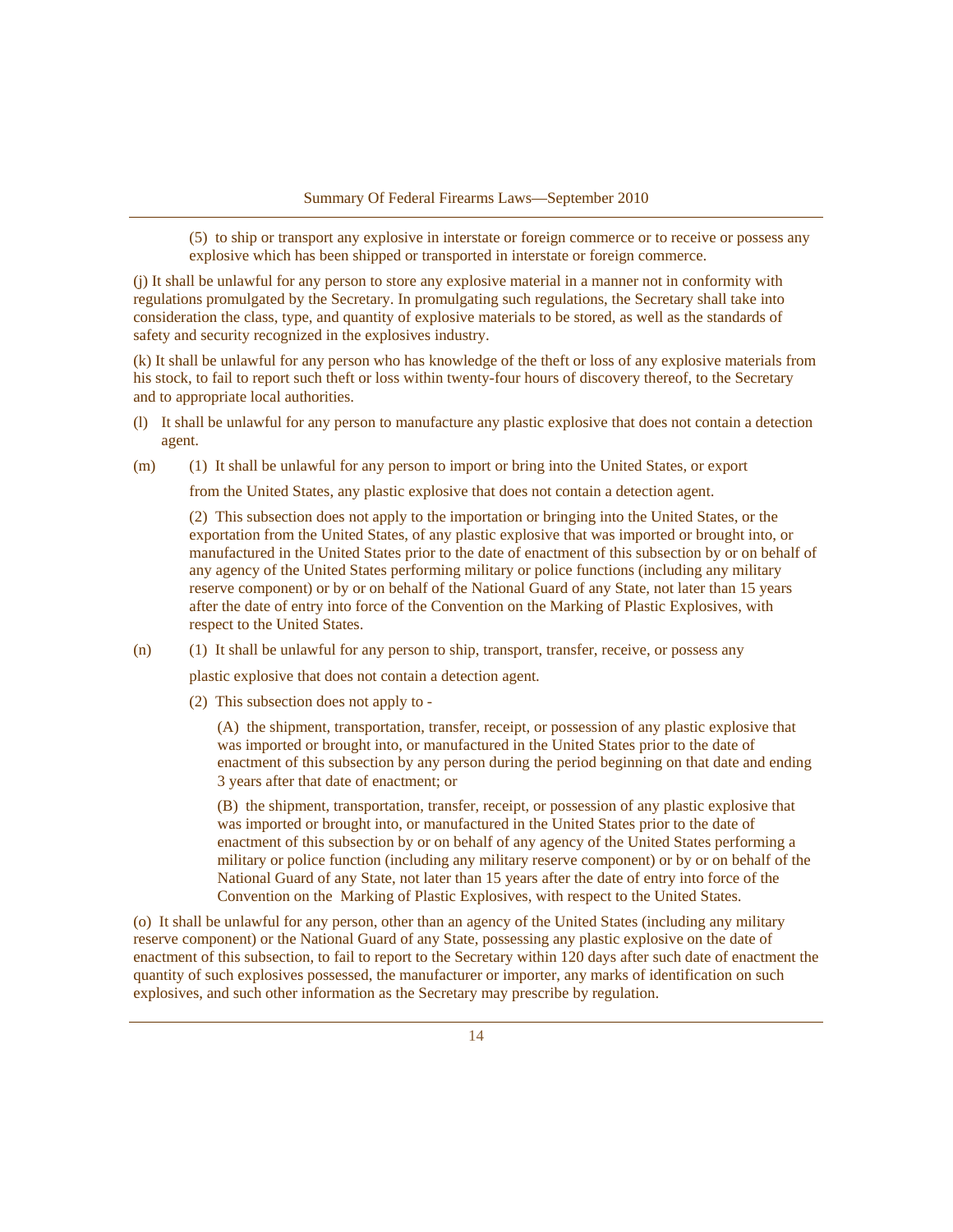(p) Distribution of Information Relating to Explosives, Destructive Devices, and Weapons of Mass Destruction. -

(1) Definitions. - In this subsection -

- (A) the term "destructive device" has the same meaning as in section  $921(a)(4)$ ;
	- (B) the term ''explosive'' has the same meaning as in section 844(j); and

(C) the term ''weapon of mass destruction'' has the same meaning as in section 2332a  $(c)(2)$ .

(2) Prohibition. - It shall be unlawful for any person -

 or a weapon of mass destruction, or to distribute by any means information pertaining to, in whole or in part, the manufacture or use of an explosive, destructive device, or crime of violence; or (A) to teach or demonstrate the making or use of an explosive, a destructive device, weapon of mass destruction, with the intent that the teaching, demonstration, or information be used for, or in furtherance of, an activity that constitutes a Federal

 destructive device, or a weapon of mass destruction, or to distribute to any person, by (B) to teach or demonstrate to any person the making or use of an explosive, a any means, information pertaining to, in whole or in part, the manufacture or use of an explosive, destructive device, or weapon of mass destruction, knowing that such person intends to use the teaching, demonstration, or information for, or in furtherance of, an activity that constitutes a Federal crime of violence.

# **18 U.S.C. § 921. Definitions**

(a) As used in this chapter -

…

(3) The term "firearm'' means (A) any weapon (including a starter gun) which will or is designed to or may readily be converted to expel a projectile by the action of an explosive; (B) the frame or receiver of any such weapon; (C) any firearm muffler or firearm silencer; or (D) any destructive device. Such term does not include an antique firearm.

(4) The term "destructive device'' means -

(A) any explosive, incendiary, or poison gas -

- a. bomb,
- $\mathbf{b}$ . grenade,
- (iii) rocket having a propellant charge of more than four ounces,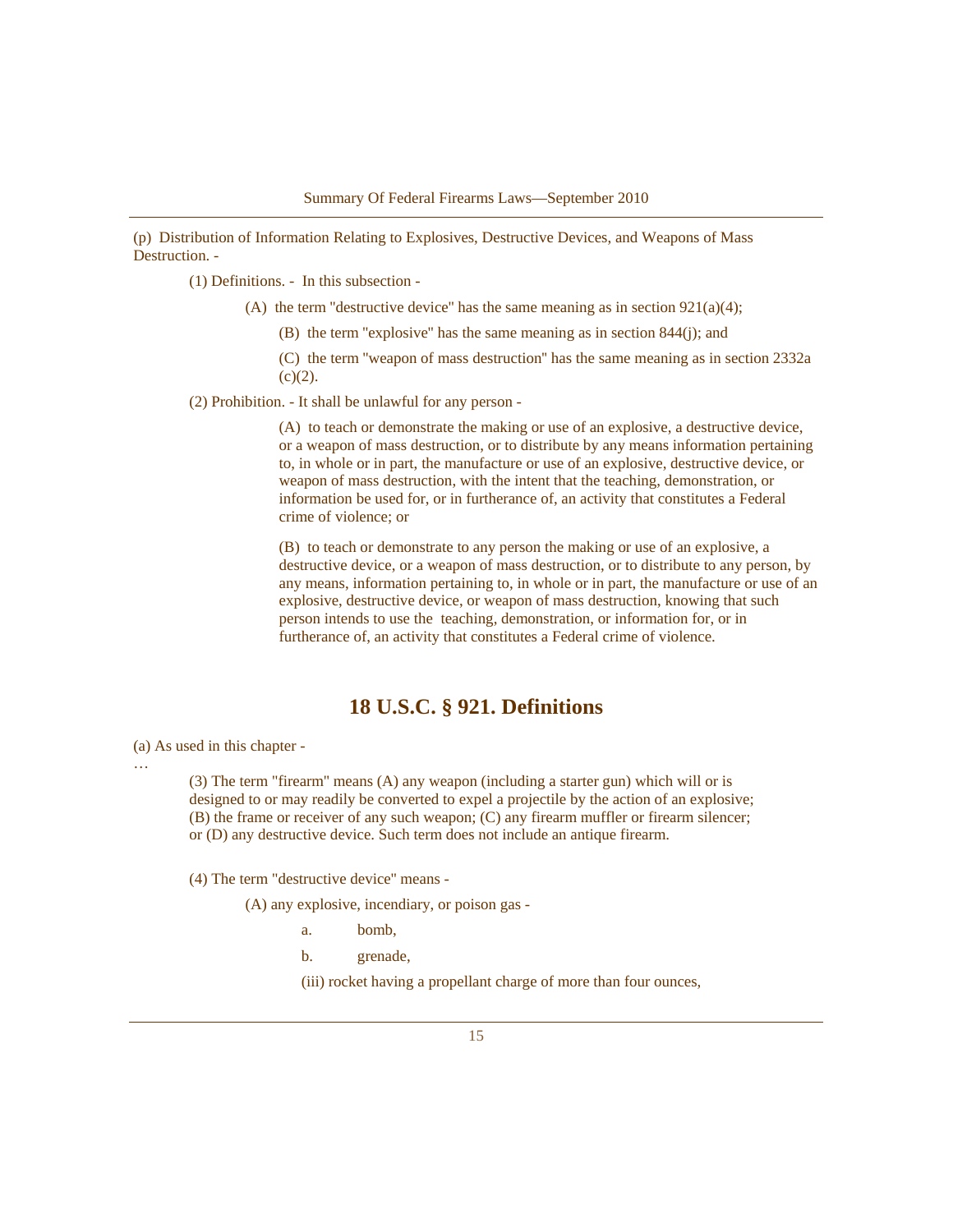- (iv) missile having an explosive or incendiary charge of more than one-quarter ounce,
- (v) mine, or
- (vi) device similar to any of the devices described in the preceding clauses;

 (B) any type of weapon (other than a shotgun or a shotgun shell which the Secretary finds is known which will, or which may be readily converted to, expel a projectile by the action of an explosive or other propellant, and which has any barrel with a bore of more than onegenerally recognized as particularly suitable for sporting purposes) by whatever name half inch in diameter; and

 (C) any combination of parts either designed or intended for use in converting any device 4685, or 4686 of title 10; or any other device which the Secretary of the Treasury finds is into any destructive device described in subparagraph (A) or (B) and from which a destructive device may be readily assembled. The term "destructive device'' shall not include any device which is neither designed nor redesigned for use as a weapon; any device, although originally designed for use as a weapon, which is redesigned for use as a signaling, pyrotechnic, line throwing, safety, or similar device; surplus ordnance sold, loaned, or given by the Secretary of the Army pursuant to the provisions of section 4684(2), not likely to be used as a weapon, is an antique, or is a rifle which the owner intends to use solely for sporting, recreational or cultural purposes.

(5) The term "shotgun'' means a weapon designed or redesigned made or remade, and intended to be fired from the shoulder and designed or redesigned and made or remade to use the energy of an explosive to fire through a smooth bore either a number of ball shot or a single projectile for each single pull of the trigger.

(6) The term "short-barreled shotgun'' means a shotgun having one or more barrels less than eighteen inches in length and any weapon made from a shotgun (whether by alteration, modification or otherwise) if such a weapon as modified has an overall length of less than twenty-six inches.

(7) The term "rifle'' means a weapon designed or redesigned, made or remade, and intended to be fired from the shoulder and designed or redesigned and made or remade to use the energy of an explosive to fire only a single projectile through a rifled bore for each single pull of the trigger.

(8) The term "short-barreled rifle'' means a rifle having one or more barrels less than sixteen inches in length and any weapon made from a rifle (whether by alteration, modification, or otherwise) if such weapon, as modified, has an overall length of less than twenty- six inches.

 (14) The term "indictment" includes an indictment or information in any court under which a crime punishable by imprisonment for a term exceeding one year may be prosecuted.

 (15) The term "fugitive from justice'' means any person who has fled from any State to avoid prosecution for a crime or to avoid giving testimony in any criminal proceeding.

...

...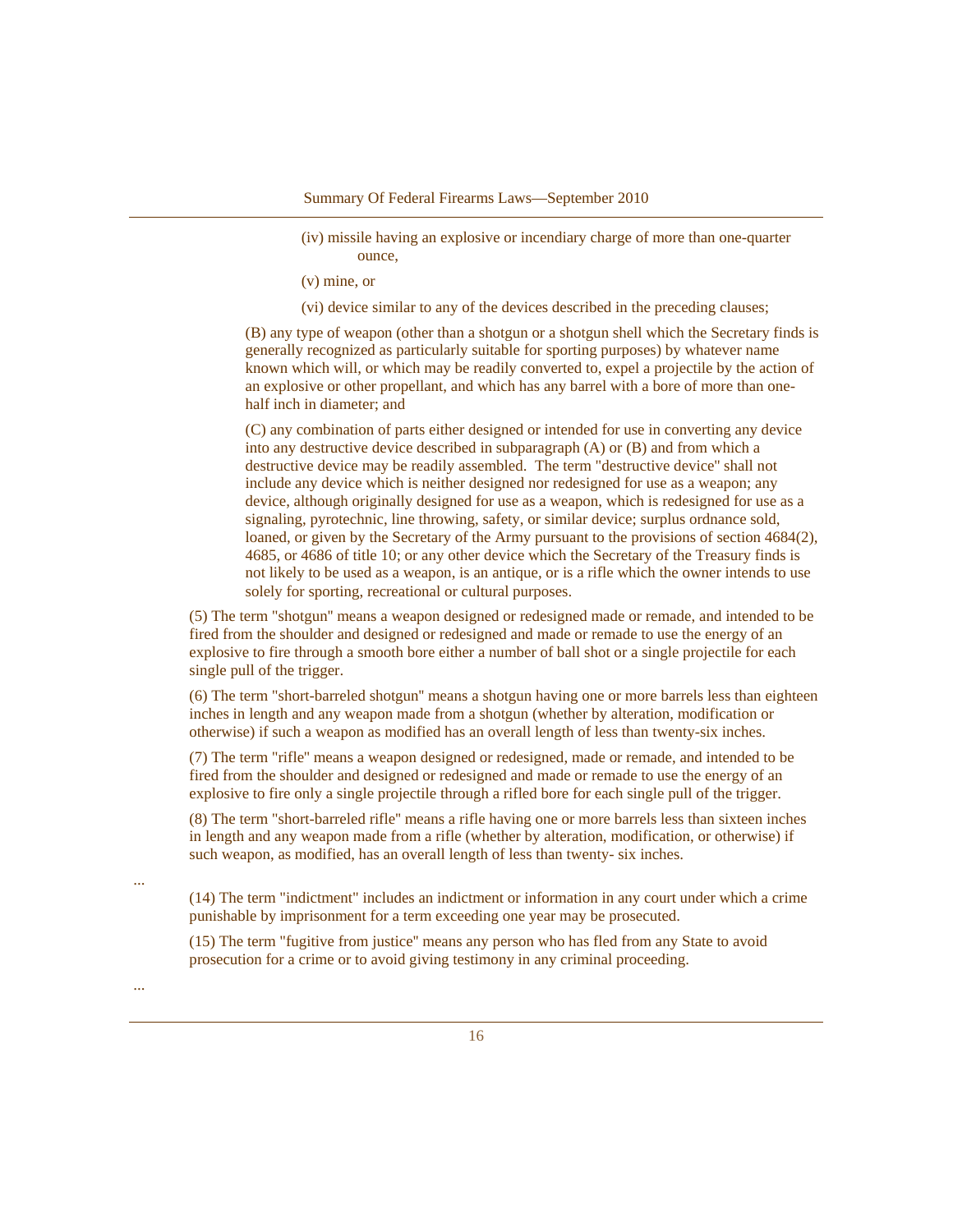- (17) (A) The term "ammunition'' means ammunition or cartridge cases, primers, bullets, or propellant powder designed for use in any firearm.
	- (B) The term "armor piercing ammunition'' means -

 copper, or depleted uranium; or (i) a projectile or projectile core which may be used in a handgun and which is constructed entirely (excluding the presence of traces of other substances) from one or a combination of tungsten alloys, steel, iron, brass, bronze, beryllium

 in a handgun and whose jacket has a weight of more than 25 percent of the total (ii) a full jacketed projectile larger than .22 caliber designed and intended for use weight of the projectile.

 (C) The term "armor piercing ammunition'' does not include shotgun shot required by intended to be used for sporting purposes, or any other projectile or projectile core which the Secretary finds is intended to be used for industrial purposes, including a charge used in an oil and gas well perforating device. Federal or State environmental or game regulations for hunting purposes, a frangible projectile designed for target shooting, a projectile which the Secretary finds is primarily

(20) The term "crime punishable by imprisonment for a term exceeding one year" does not include -

**or** (A) any Federal or State offenses pertaining to antitrust violations, unfair trade practices, restraints of trade, or other similar offenses relating to the regulation of business practices,

 proceedings were held. Any conviction which has been expunged, or set aside or for which (B) any State offense classified by the laws of the State as a misdemeanor and punishable by a term of imprisonment of two years or less. What constitutes a conviction of such a crime shall be determined in accordance with the law of the jurisdiction in which the a person has been pardoned or has had civil rights restored shall not be considered a conviction for purposes of this chapter, unless such pardon, expungement, or restoration of civil rights expressly provides that the person may not ship, transport, possess, or receive firearms.

(23) The term "machine gun" has the meaning given such term in section 5845(b) of the National Firearms Act (26 U.S.C. 5845(b)).

 diminishing the report of a portable firearm, including any combination of parts, designed or (24) The terms "firearm silencer" and "firearm muffler" mean any device for silencing, muffling, or redesigned, and intended for use in assembling or fabricating a firearm silencer or firearm muffler, and any part intended only for use in such assembly or fabrication.

...

...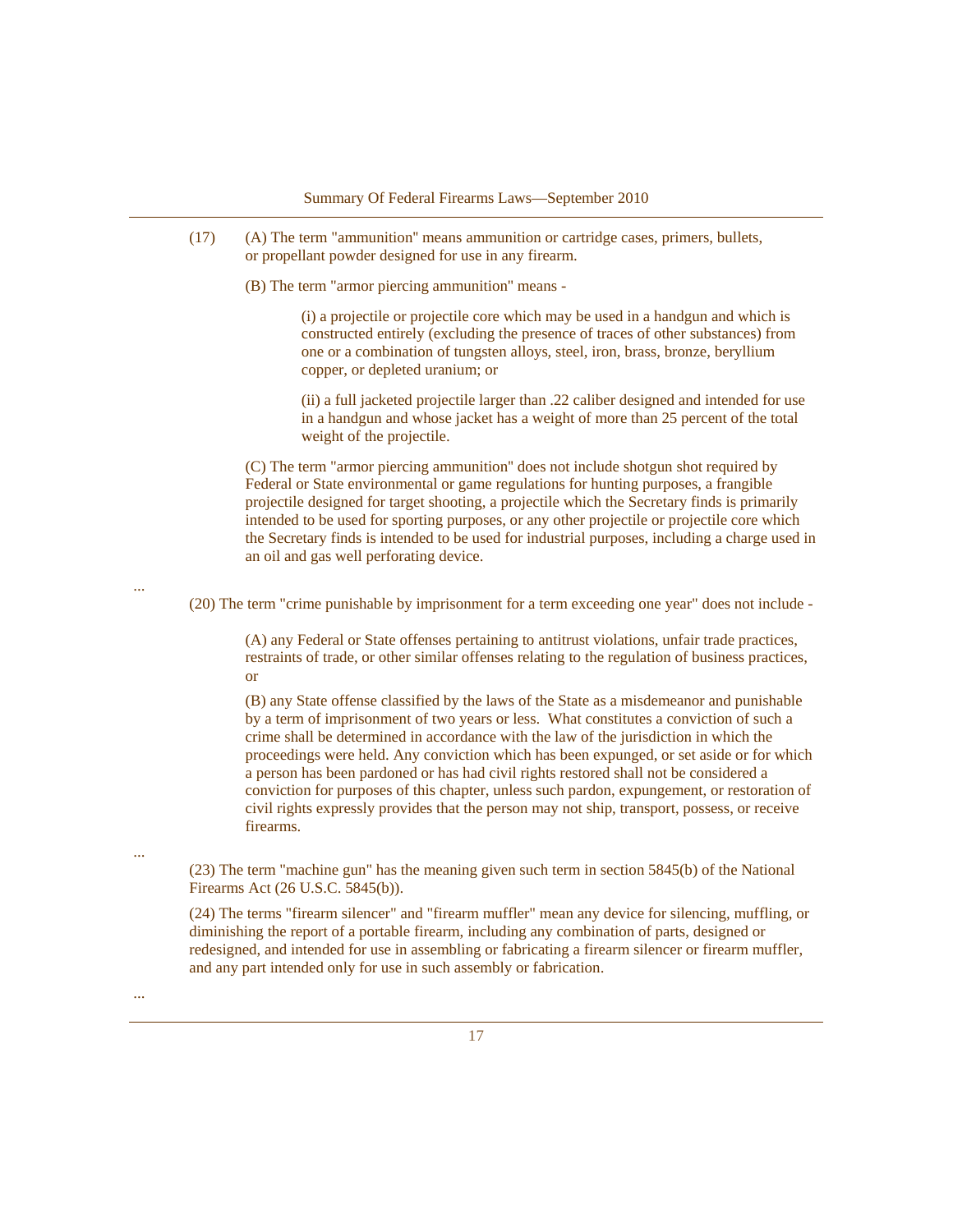(28) The term "semi-automatic rifle" means any repeating rifle which utilizes a portion of the energy of a firing cartridge to extract the fired cartridge case and chamber the next round, and which requires a separate pull of the trigger to fire each cartridge.

(29) The term "handgun" means -

 single hand; and (A) a firearm which has a short stock and is designed to be held and fired by the use of a

 (B) any combination of parts from which a firearm described in subparagraph (A) can be assembled.

 spouse of the person, an individual who is a parent of a child of the person, and an individual who (32) The term "intimate partner'' means, with respect to a person, the spouse of the person, a former cohabitates or has cohabited with the person.

 violence'' means an offense that - (33)(A) Except as provided in subparagraph (C), the term "misdemeanor crime of domestic

(i) is a misdemeanor under Federal or State law; and

 victim, by a person with whom the victim shares a child in common, by a person who is cohabiting with or has cohabited with the victim as a spouse, parent, or guardian, or by a (ii) has, as an element, the use or attempted use of physical force, or the threatened use of a deadly weapon, committed by a current or former spouse, parent, or guardian of the person similarly situated to a spouse, parent, or guardian of the victim.

# ...

...

# **18 U.S.C. § 922. Unlawful acts**

(g) It shall be unlawful for any person -

(1) who has been convicted in any court of, a crime punishable by imprisonment for a term exceeding one year;

(2) who is a fugitive from justice;

 (3) who is an unlawful user of or addicted to any controlled substance (as defined in section 102 of the Controlled Substances Act (21 U.S.C. 802));

(4) who has been adjudicated as a mental defective or who has been committed to a mental institution;

(5) who, being an alien -

(A) is illegally or unlawfully in the United States; or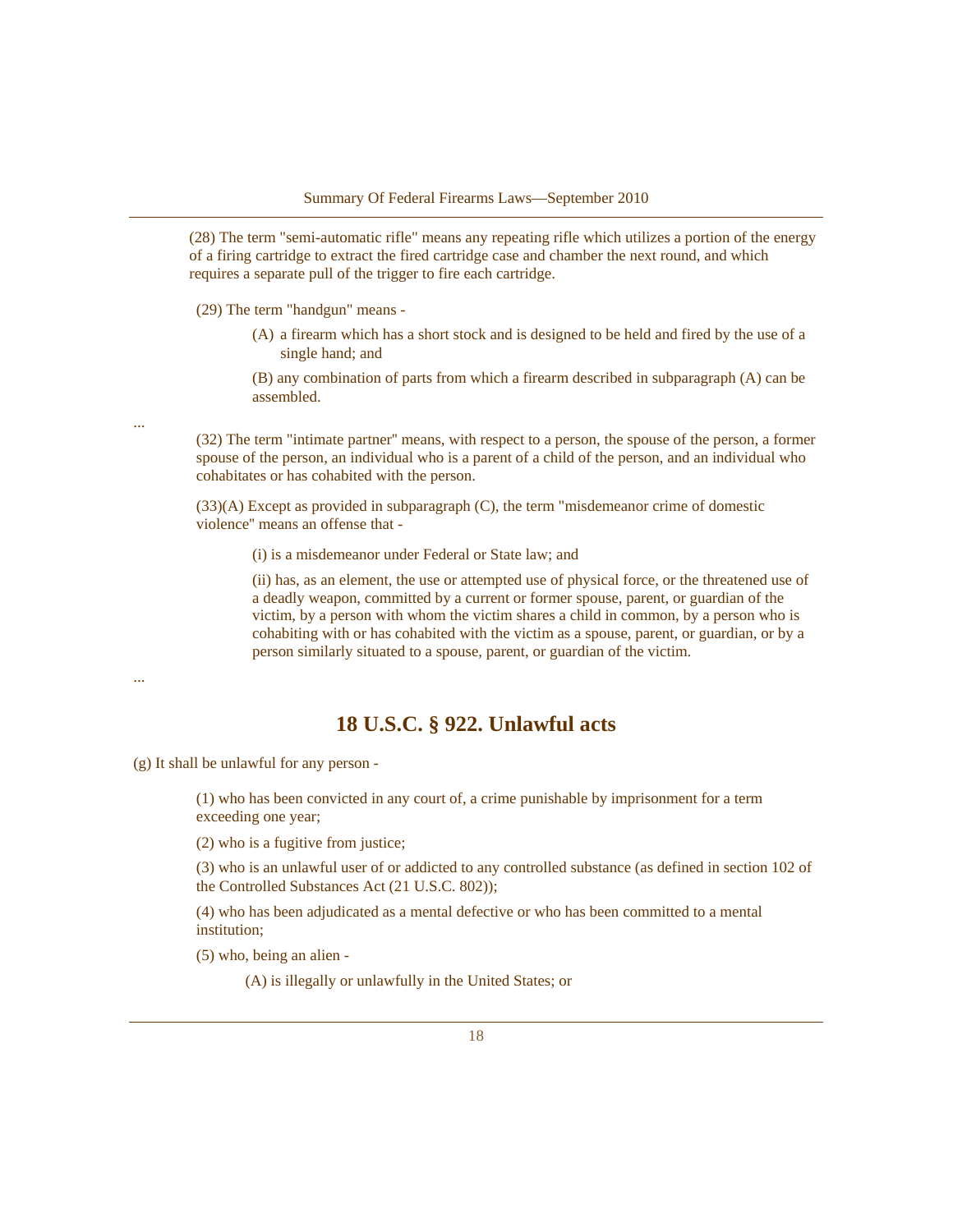$(B)$  except as provided in subsection  $(y)(2)$ , has been admitted to the United States under a non-immigrant visa (as that term is defined in section  $101(a)(26)$  of the Immigration and Nationality Act (8 U.S.C. 1101(a)(26)));

- (6) who has been discharged from the Armed Forces under dishonorable conditions;
- (7) who, having been a citizen of the United States, has renounced his citizenship;
- (8) who is subject to a court order that -

...

...

...

 such person had an opportunity to participate; (A) was issued after a hearing of which such person received actual notice, and at which

 (B) restrains such person from harassing, stalking, or threatening an intimate partner of such person or child of such intimate partner or person, or engaging in other conduct that would place an intimate partner in reasonable fear of bodily injury to the partner or child; and

 (C) (i) includes a finding that such person represents a credible threat to the physical safety of such intimate partner or child; or

> (ii) by its terms explicitly prohibits the use, attempted use, or threatened use of physical force against such intimate partner or child that would reasonably be expected to cause bodily injury; or

 (9) who has been convicted in any court of a misdemeanor crime of domestic violence, to ship or transport in interstate or foreign commerce, or possess in or affecting commerce, any firearm or ammunition; or to receive any firearm or ammunition which has been shipped or transported in interstate or foreign commerce.

 or altered or to possess or receive any firearm which has had the importer's or manufacturer's serial number removed, obliterated, or altered and has, at any time, been shipped or transported in interstate or foreign (k) It shall be unlawful for any person knowingly to transport, ship, or receive, in interstate or foreign commerce, any firearm which has had the importer's or manufacturer's serial number removed, obliterated, commerce.

 (n) It shall be unlawful for any person who is under indictment for a crime punishable by imprisonment for a term exceeding one year to ship or transport in interstate or foreign commerce any firearm or ammunition or receive any firearm or ammunition which has been shipped or transported in interstate or foreign commerce.

(o) (1) Except as provided in paragraph (2), it shall be unlawful for any person to transfer or possess a machine gun.

 $(q)(2)(A)$  It shall be unlawful for any individual knowingly to possess a firearm that has moved in or that otherwise affects interstate or foreign commerce at a place that the individual knows, or has reasonable cause to believe, is a school zone.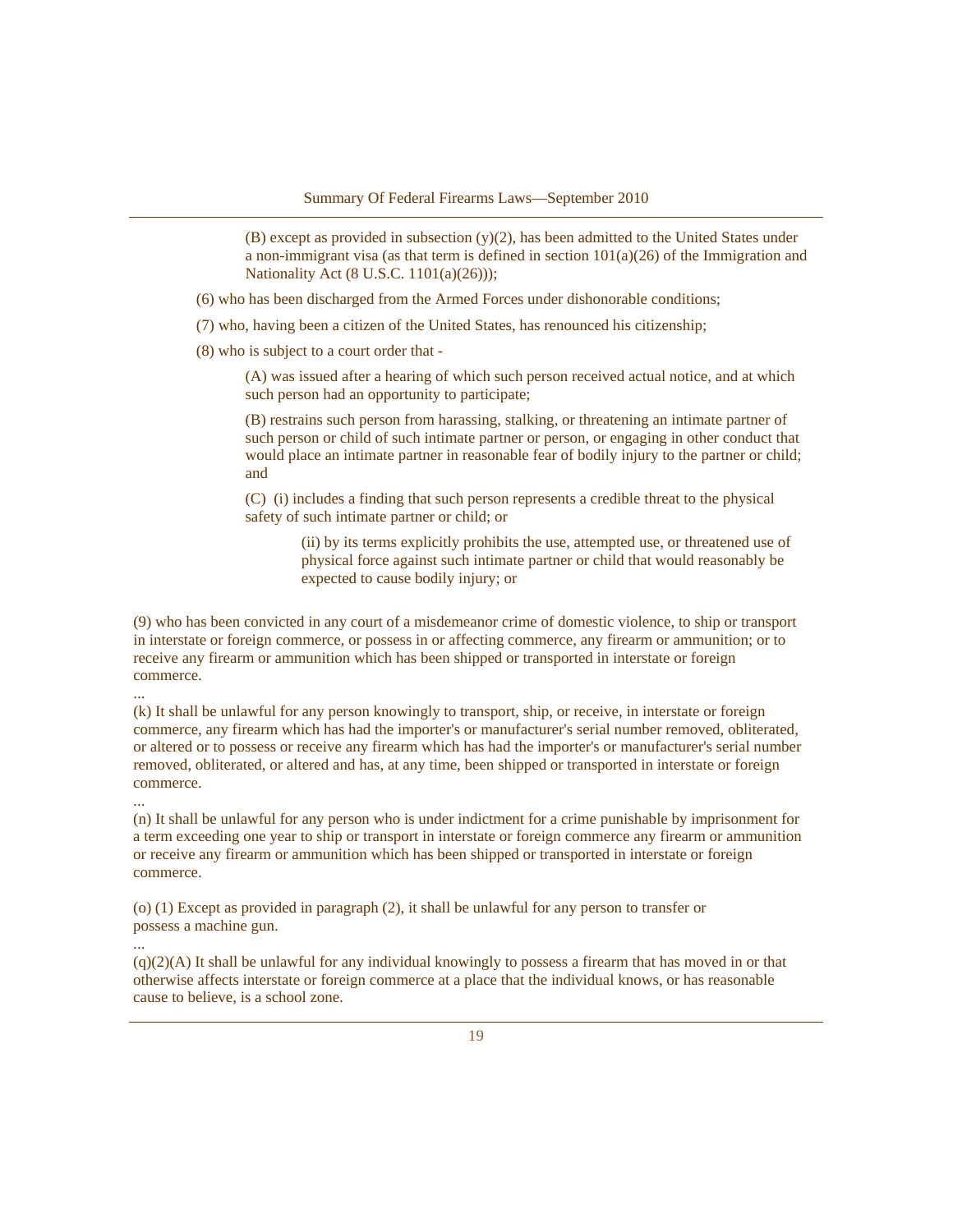grounds; (ii) if the individual possessing the firearm is licensed to do so by the State in which the school zone law enforcement officer acting in his or her official capacity; or (vii) that is unloaded and is possessed by an to hunting, if the entry on school premises is authorized by school authorities. (3)(A) Except as provided in subparagraph (B), it shall be unlawful for any person, knowingly or with reckless disregard for the safety of the discharge of a firearm - (i) on private property not part of school grounds; (ii) as part of a program (B) Subparagraph (A) does not apply to the possession of a firearm - (i) on private property not part of school is located or a political subdivision of the State, and the law of the State or political subdivision requires that, before an individual obtains such a license, the law enforcement authorities of the State or political subdivision verify that the individual is qualified under law to receive the license; (iii) that is  $-$  (I) not loaded; and (II) in a locked container, or a locked firearms rack that is on a motor vehicle; (iv) by an individual for use in a program approved by a school in the school zone; (v) by an individual in accordance with a contract entered into between a school in the school zone and the individual or an employer of the individual; (vi) by a individual while traversing school premises for the purpose of gaining access to public or private lands open another, to discharge or attempt to discharge a firearm that has moved in or that otherwise affects interstate or foreign commerce at a place that the person knows is a school zone. (B) Subparagraph (A) does not apply to approved by a school in the school zone, by an individual who is participating in the program; (iii) by an individual in accordance with a contract entered into between a school in a school zone and the individual or an employer of the individual; or (iv) by a law enforcement officer acting in his or her official capacity. (4) Nothing in this subsection shall be construed as preempting or preventing a State or local government from enacting a statute establishing gun free school zones as provided in this subsection.

...

 $(x)$ 

 the transferor knows or has reasonable cause to believe is a juvenile -  $(1)$  It shall be unlawful for a person to sell, deliver, or otherwise transfer to a person who

(A) a handgun; or

(B) ammunition that is suitable for use only in a handgun.

(2) It shall be unlawful for any person who is a juvenile to knowingly possess -

(A) a handgun; or

(B) ammunition that is suitable for use only in a handgun.

# **18 U.S.C. § 924. Penalties**

(a) (1) Except as otherwise provided in this subsection, subsection (b), (c), or (f) of this section, or in section 929, whoever or in section 929, whoever -

> (A) knowingly makes any false statement or representation with respect to the information required by this chapter to be kept in the records of a person licensed under this chapter or in applying for any license or exemption or relief from disability under the provisions of this chapter;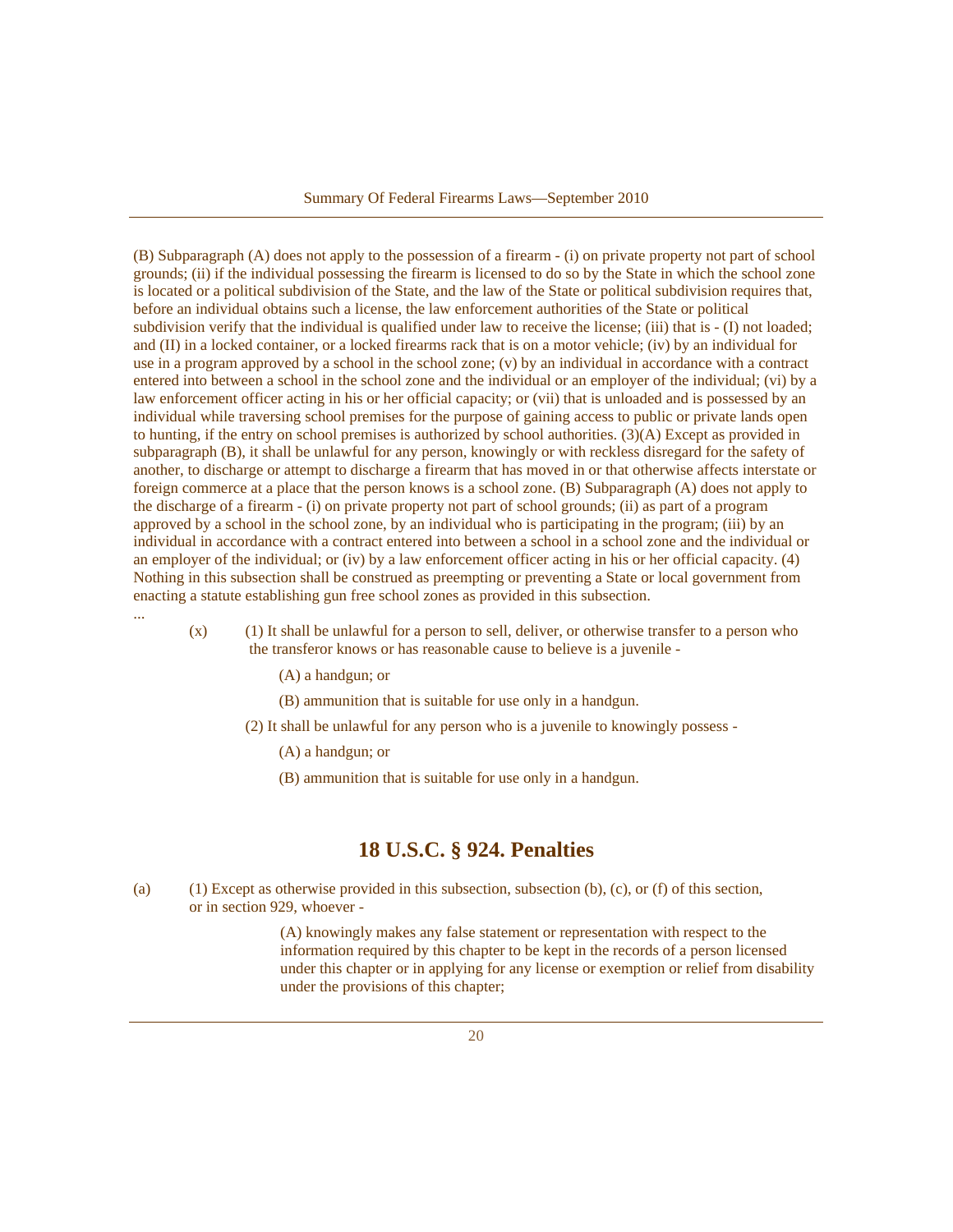(B) knowingly violates subsection (a)(4), (f), (k) or (r) of section 922;

 firearm or ammunition in violation of section 922(l); or (C) knowingly imports or brings into the United States or any possession thereof any

 imprisoned not more than five years, or both. (D) willfully violates any other provision of this chapter, shall be fined under this title,

 (2) Whoever knowingly violates subsection (a)(6), (d), (g), (h), (i), (j), or (o) of section 922 shall be fined as provided in this title, imprisoned not more than 10 years, or both.

...  $(c)$   $(1)$ 

> this subsection or by any other provision of law, any person who, during and in committed by the use of a deadly or dangerous weapon or device) for which the (A) Except to the extent that a greater minimum sentence is otherwise provided by relation to any crime of violence or drug trafficking crime (including a crime of violence or drug trafficking crime that provides for an enhanced punishment if person may be prosecuted in a court of the United States, uses or carries a firearm, or who, in furtherance of any such crime, possesses a firearm, shall, in addition to the punishment provided for such crime of violence or drug trafficking crime -

(i) be sentenced to a term of imprisonment of not less than 5 years;

(ii) if the firearm is brandished, be sentenced to a term of imprisonment of not less than 7 years; and

(iii) if the firearm is discharged, be sentenced to a term of imprisonment of not less than 10 years.

(B) If the firearm possessed by a person convicted of a violation of this subsection -

(i) is a short-barreled rifle or short-barreled shotgun, the person shall be sentenced to a term of imprisonment of not less than 10 years; or

 or firearm muffler, the person shall be sentenced to a term of imprisonment of not (ii) is a machine gun or a destructive device, or is equipped with a firearm silencer less than 30 years.

(C) In the case of a second or subsequent conviction under this subsection, the person shall -

(i) be sentenced to a term of imprisonment of not less than 25 years; and

 with a firearm silencer or firearm muffler, be sentenced to imprisonment for life. (ii) if the firearm involved is a machine gun or a destructive device, or is equipped

(D) Notwithstanding any other provision of law -

(i) a court shall not place on probation any person convicted of a violation of this subsection; and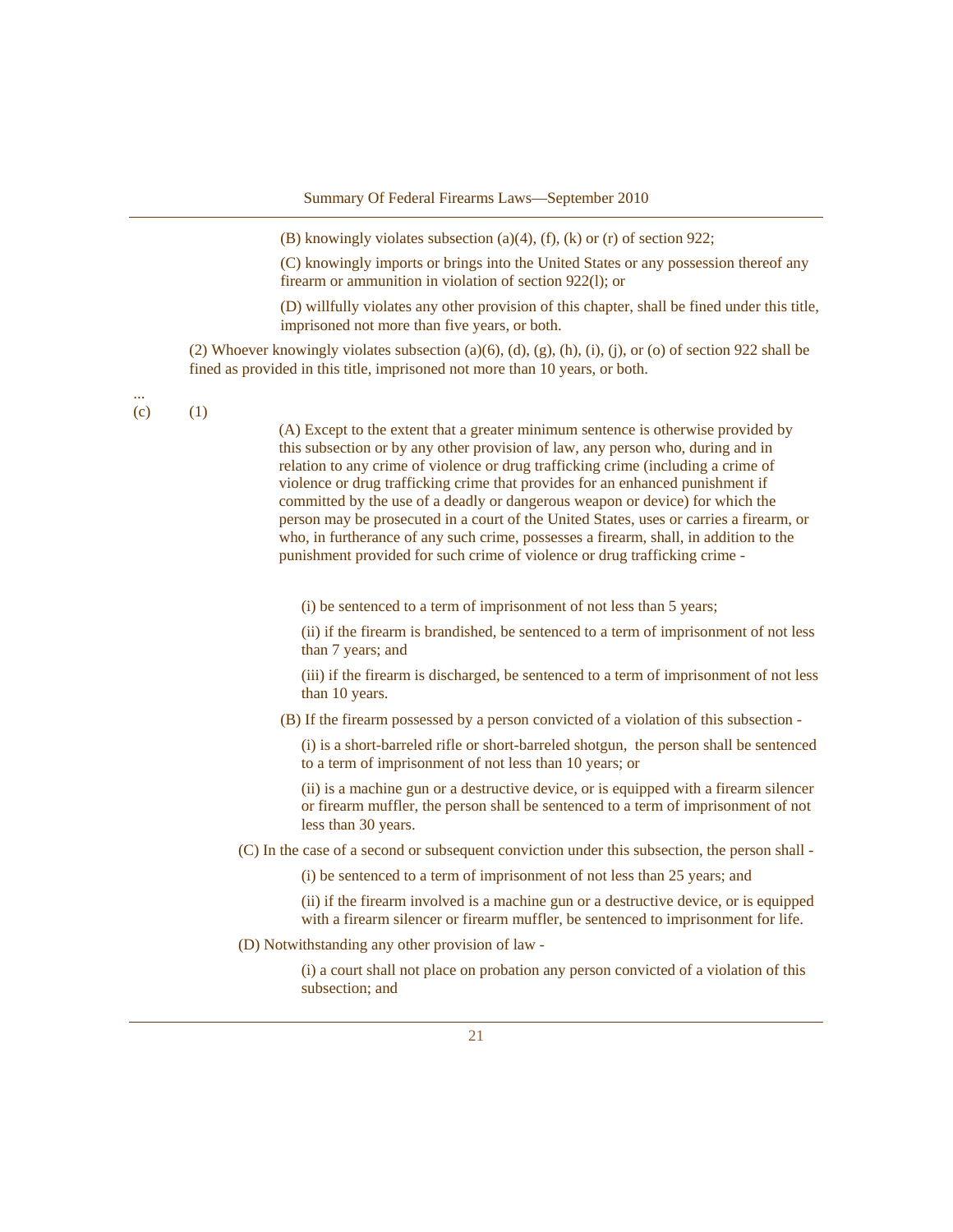including any term of imprisonment imposed for the crime of violence or drug trafficking crime during which the firearm was used, carried, or possessed. (ii) no term of imprisonment imposed on a person under this subsection shall run concurrently with any other term of imprisonment imposed on the person,

 under the Controlled Substances Act (21 U.S.C. 801 et seq.), the Controlled Substances Import and (2) For purposes of this subsection, the term "drug trafficking crime'' means any felony punishable Export Act (21 U.S.C. 951 et seq.), or the Maritime Drug Law Enforcement Act (46 U.S.C. App. 1901 et seq.)

(3) For purposes of this subsection the term "crime of violence'' means an offense that is a felony and -

(A) has as an element the use, attempted use, or threatened use of physical force against the person or property of another, or

(B) that by its nature, involves a substantial risk that physical force against the person or property of another may be used in the course of committing the offense.

(4) For purposes of this subsection, the term "brandish'' means, with respect to a firearm, to display all or part of the firearm, or otherwise make the presence of the firearm known to another person, in order to intimidate that person, regardless of whether the firearm is directly visible to that person.

(e) (1) In the case of a person who violates section  $922(g)$  of this title and has three previous convictions such person with respect to the conviction under section 922(g). by any court referred to in section  $922(g)(1)$  of this title for a violent felony or a serious drug offense, or both, committed on occasions different from one another, such person shall be fined not more than \$25,000 and imprisoned not less than fifteen years, and, notwithstanding any other provision of law, the court shall not suspend the sentence of, or grant a probationary sentence to,

(2) As used in this subsection -

(A) the term "serious drug offense'' means -

 maximum term of imprisonment of ten years or more is prescribed by law; or (i) an offense under the Controlled Substances Act (21 U.S.C. 801 et seq.), the Controlled Substances Import and Export Act (21 U.S.C. 951 et seq.), or the Maritime Drug Law Enforcement Act (46 U.S.C. App. 1901 et seq.) for which a

 defined in section 102 of the Controlled Substances Act (21 U.S.C. 802)), for (ii) an offense under State law, involving manufacturing, distributing, or possessing with intent to manufacture or distribute, a controlled substance (as which a maximum term of imprisonment of ten years or more is prescribed by law;

 firearm, knife, or destructive device that would be punishable by imprisonment for such (B) the term "violent felony'' means any crime punishable by imprisonment for a term exceeding one year, or any act of juvenile delinquency involving the use or carrying of a term if committed by an adult, that –

(i) has as an element the use, attempted use, or threatened use of physical force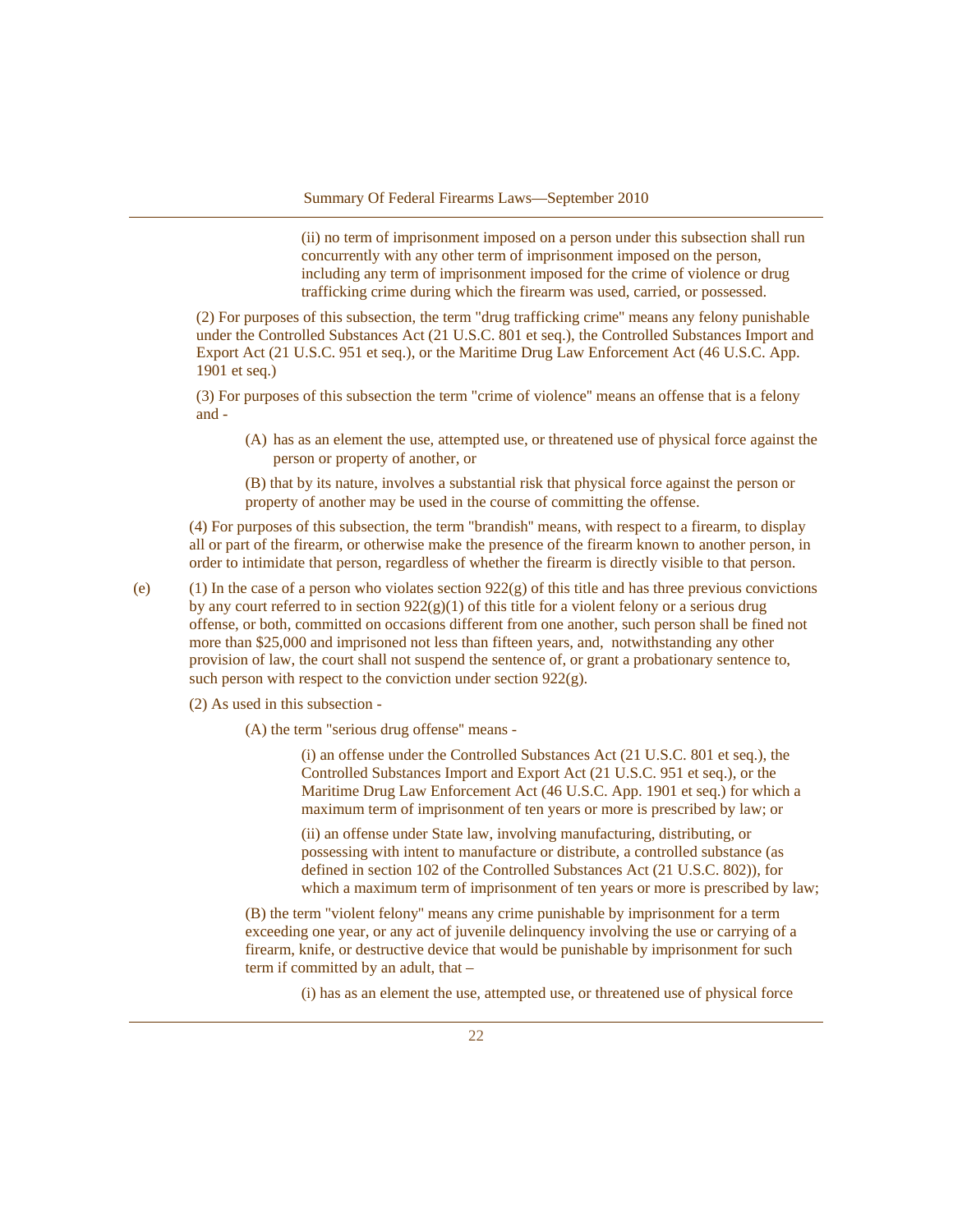against the person of another; or

 (ii) is burglary, arson, or extortion, involves use of explosives, or otherwise involves conduct that presents a serious potential risk of physical injury to another; and

 (C) the term "conviction'' includes a finding that a person has committed an act of juvenile delinquency involving a violent felony.

 (f) In the case of a person who knowingly violates section 922(p), such person shall be fined under this title, or imprisoned not more than 5 years, or both.

(g) Whoever, with the intent to engage in conduct which -

...

(1) constitutes an offense listed in section 1961(1),

(2) is punishable under the Controlled Substances Act (21 U.S.C. 802 et seq.), the Controlled Substances Import and Export Act (21 U.S.C. 951 et seq.), or the Maritime Drug Law Enforcement Act (46 U.S.C. App. 1901 et seq.),

(3) violates any State law relating to any controlled substance (as defined in section 102(6) of the controlled Substances Act (21 U.S.C. 802(6))), or

 $(4)$  constitutes a crime of violence (as defined in subsection  $(c)(3)$ ), travels from any State or foreign country into any other State and acquires, transfers, or attempts to acquire or transfer, a firearm in such other State in furtherance of such purpose, shall be imprisoned not more than 10 years, fined in accordance with this title, or both.

(o) A person who conspires to commit an offense under subsection (c) shall be imprisoned for not more than 20 years, fined under this title, or both; and if the firearm is a machine gun or destructive device, or is equipped with a firearm silencer or muffler, shall be imprisoned for any term of years or life.

# **18 USC § 926B. Carrying of concealed firearms by qualified law enforcement officers**

 individual who is a qualified law enforcement officer and who is carrying the identification required by (a) Notwithstanding any other provision of the law of any State or any political subdivision thereof, an subsection (d) may carry a concealed firearm that has been shipped or transported in interstate or foreign commerce, subject to subsection (b).

(b) This section shall not be construed to supersede or limit the laws of any State that

 their property; or (1) permit private persons or entities to prohibit or restrict the possession of concealed firearms on

 (2) prohibit or restrict the possession of firearms on any State or local government property, installation, building, base, or park.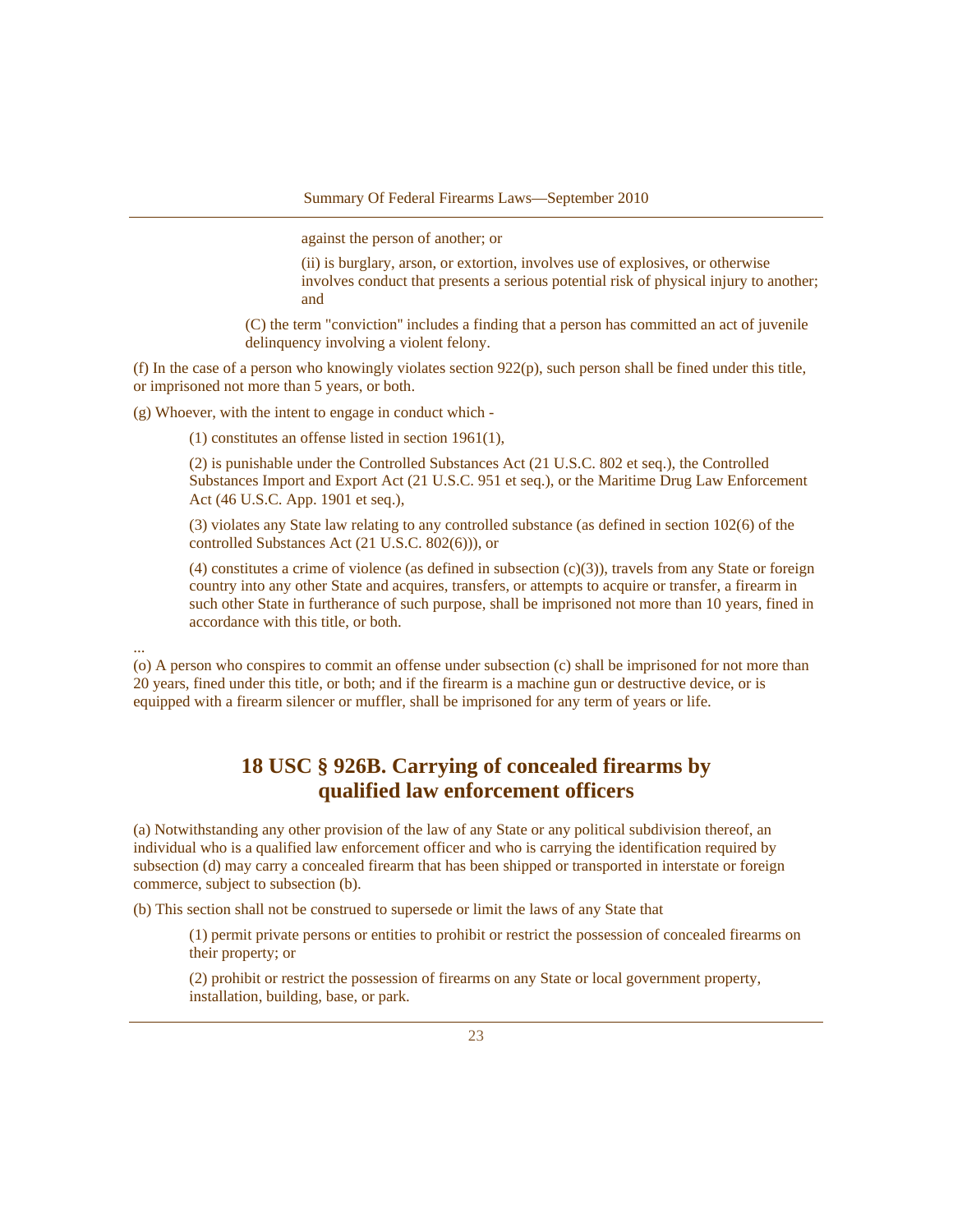(c) As used in this section, the term `qualified law enforcement officer' means an employee of a governmental agency who--

 prosecution of, or the incarceration of any person for, any violation of law, and has statutory powers (1) is authorized by law to engage in or supervise the prevention, detection, investigation, or of arrest;

(2) is authorized by the agency to carry a firearm;

(3) is not the subject of any disciplinary action by the agency;

(4) meets standards, if any, established by the agency which require the employee to regularly qualify in the use of a firearm;

(5) is not under the influence of alcohol or another intoxicating or hallucinatory drug or substance; and

(6) is not prohibited by Federal law from receiving a firearm.

#### **IDENTIFICATION REQUIRED**

(d) The identification required by this subsection is the photographic identification issued by the governmental agency for which the individual is employed as a law enforcement officer.

#### **WEAPONS PROHIBITED**

(e) As used in this section, the term `firearm' does not include--

- (1) any machinegun (as defined in section 5845 of the National Firearms Act);
- (2) any firearm silencer (as defined in section 921 of this title); and
- (3) any destructive device (as defined in section 921 of this title).

# **18 USC § 926C. Carrying of concealed firearms by qualified retired law enforcement officers**

(a) Notwithstanding any other provision of the law of any State or any political subdivision thereof, an individual who is a qualified retired law enforcement officer and who is carrying the identification required by subsection (d) may carry a concealed firearm that has been shipped or transported in interstate or foreign commerce, subject to subsection (b).

(b) This section shall not be construed to supersede or limit the laws of any State that-

 their property; or (1) permit private persons or entities to prohibit or restrict the possession of concealed firearms on

 (2) prohibit or restrict the possession of firearms on any State or local government property, installation, building, base, or park.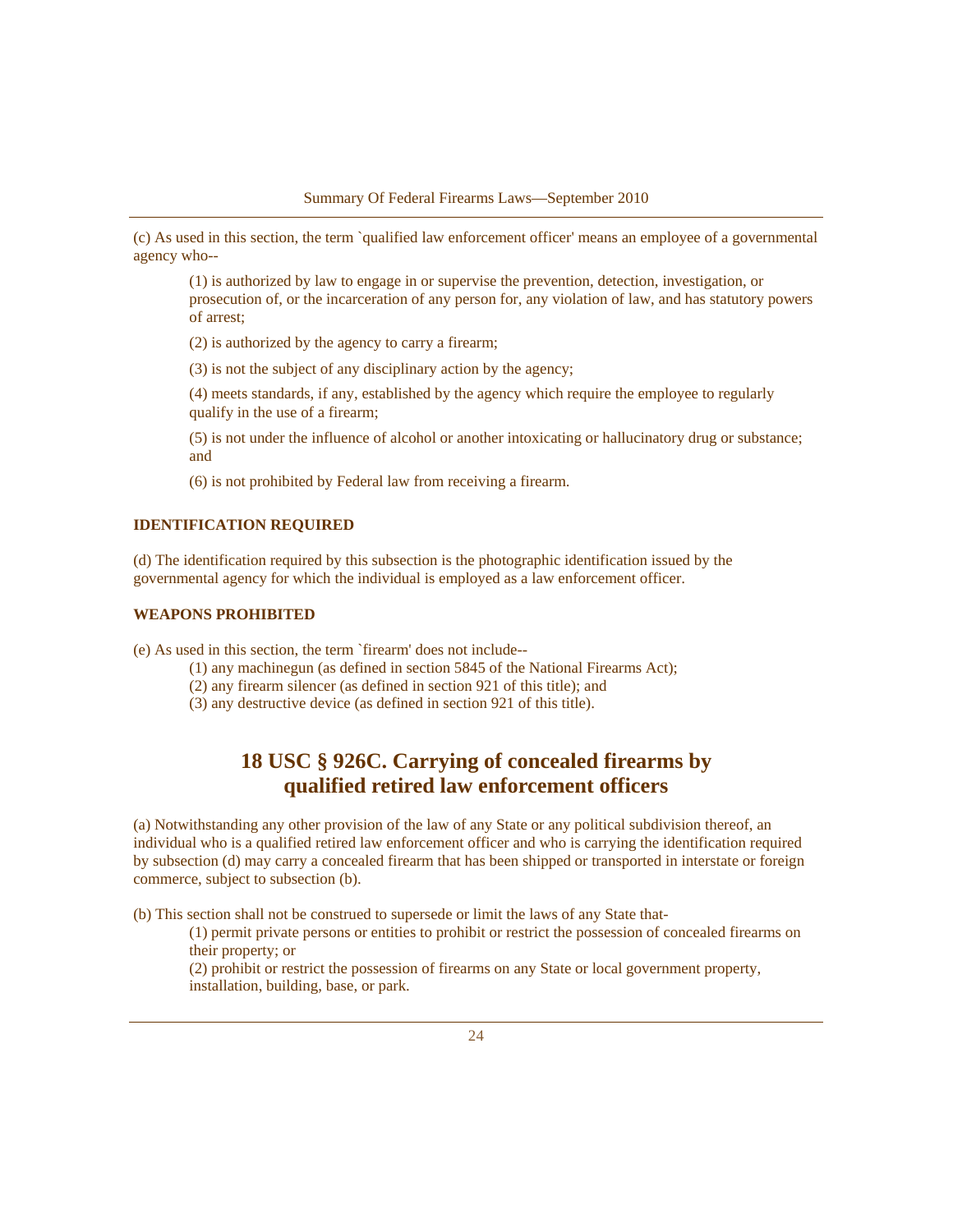(c) As used in this section, the term `qualified retired law enforcement officer' means an individual who-- (1) retired in good standing from service with a public agency as a law enforcement officer, other than for reasons of mental instability;

(2) before such retirement, was authorized by law to engage in or supervise the prevention, detection, investigation, or prosecution of, or the incarceration of any person for, any violation of law, and had statutory powers of arrest;

(3)(A) before such retirement, was regularly employed as a law enforcement officer for an aggregate of 15 years or more; or

 such service, due to a service-connected disability, as determined by such agency; (3)(B) retired from service with such agency, after completing any applicable probationary period of

(4) has a nonforfeitable right to benefits under the retirement plan of the agency;

(5) during the most recent 12-month period, has met, at the expense of the individual, the State's standards for training and qualification for active law enforcement officers to carry firearms; (6) is not under the influence of alcohol or another intoxicating or hallucinatory drug or substance; and

(7) is not prohibited by Federal law from receiving a firearm.

#### **IDENTIFICATION REQUIRED**

(d) The identification required by this subsection is--

 law enforcement officers to carry a firearm of the same type as the concealed firearm; or (2)(A) a photographic identification issued by the agency from which the individual retired from (1) a photographic identification issued by the agency from which the individual retired from service as a law enforcement officer that indicates that the individual has, not less recently than one year before the date the individual is carrying the concealed firearm, been tested or otherwise found by the agency to meet the standards established by the agency for training and qualification for active

service as a law enforcement officer; and

 firearm, been tested or otherwise found by the State to meet the standards established by the State (2)(B) a certification issued by the State in which the individual resides that indicates that the individual has, not less recently than one year before the date the individual is carrying the concealed for training and qualification for active law enforcement officers to carry a firearm of the same type as the concealed firearm.

#### **WEAPONS PROHIBITED**

(e) As used in this section, the term `firearm' does not include--

(1) any machinegun (as defined in section 5845 of the National Firearms Act);

(2) any firearm silencer (as defined in section 921 of this title); and

(3) a destructive device (as defined in section 921 of this title).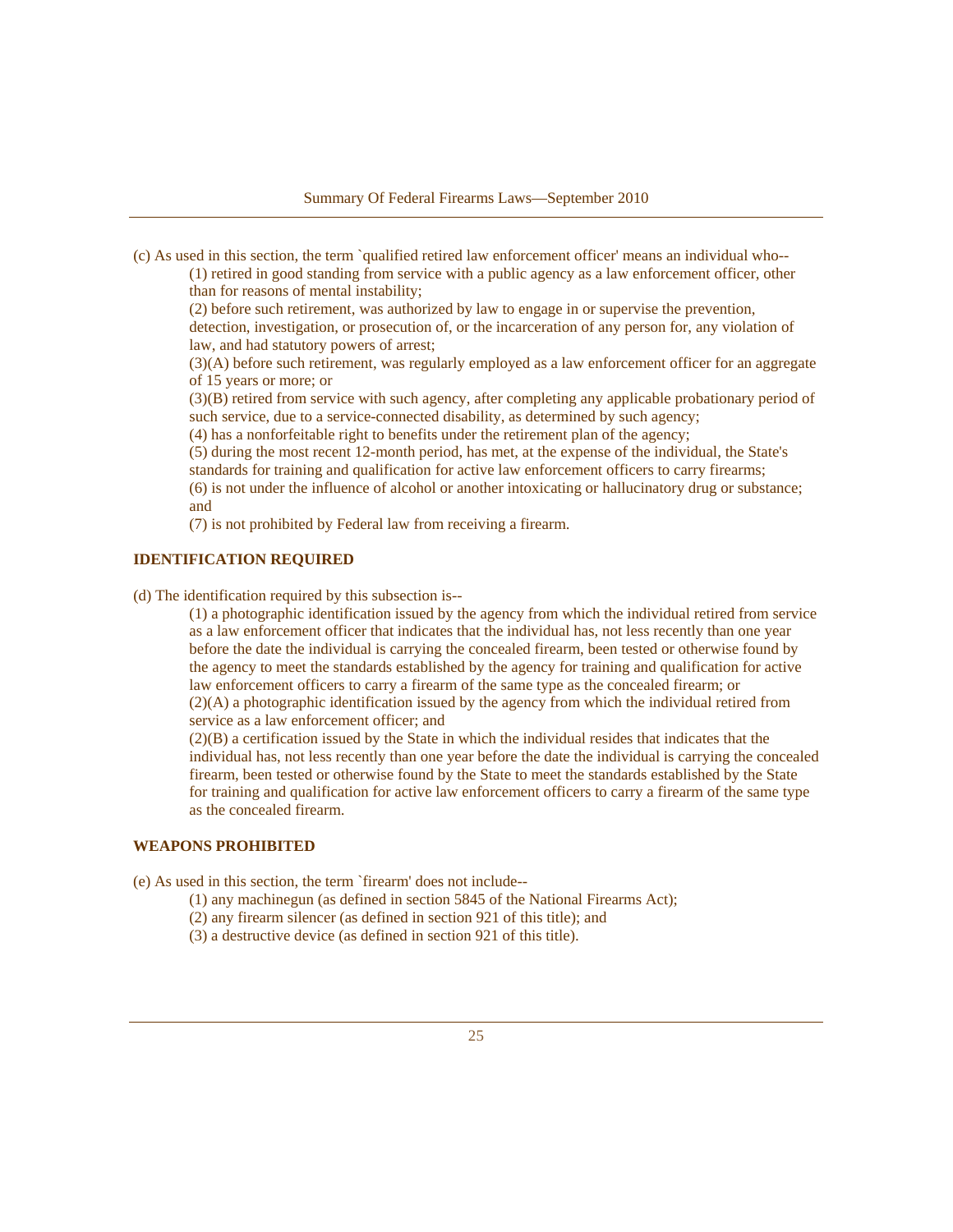# **18 U.S.C. § 1951. Interference with commerce by threats or violence**

 (a) Whoever in any way or degree obstructs, delays, or affects commerce or the movement of any article or commodity in commerce, by robbery or extortion or attempts or conspires so to do, or commits or threatens physical violence to any person or property in furtherance of a plan or purpose to do anything in violation of this section shall be fined under this title or imprisoned not more than twenty years, or both.

(b) As used in this section -

 (1) The term ''robbery'' means the unlawful taking or obtaining of personal property from the person or in the presence of another, against his will, by means of actual or threatened force, or violence, or fear of injury, immediate or future, to his person or property, or property in his custody or possession, or the person or property of a relative or member of his family or of anyone in his company at the time of the taking or obtaining.

 (2) The term ''extortion'' means the obtaining of property from another, with his consent, induced by wrongful use of actual or threatened force, violence, or fear, or under color of official right.

 (3) The term ''commerce'' means commerce within the District of Columbia, or any Territory or jurisdiction. Possession of the United States; all commerce between any point in a State, Territory, Possession, or the District of Columbia and any point outside thereof; all commerce between points within the same State through any place outside such State; and all other commerce over which the United States has

 jurisdiction. (c) This section shall not be construed to repeal, modify or affect section 17 of Title 15, sections 52, 101-115, 151-166 of Title 29 or sections 151-188 of Title 45

# **18 U.S.C. § 3559(c). Three Strikes**

(c) Imprisonment of Certain Violent Felons. -

 (1) Mandatory life imprisonment. - Notwithstanding any other provision of law, a person who is convicted in a court of the United States of a serious violent felony shall be sentenced to life imprisonment if -

(A) the person has been convicted (and those convictions have become final) on separate prior occasions in a court of the United States or of a State of -

- (i) 2 or more serious violent felonies; or
- (ii) one or more serious violent felonies and one or more serious drug offenses; and

(B) each serious violent felony or serious drug offense used as a basis for sentencing under this subsection, other than the first, was committed after the defendant's conviction of the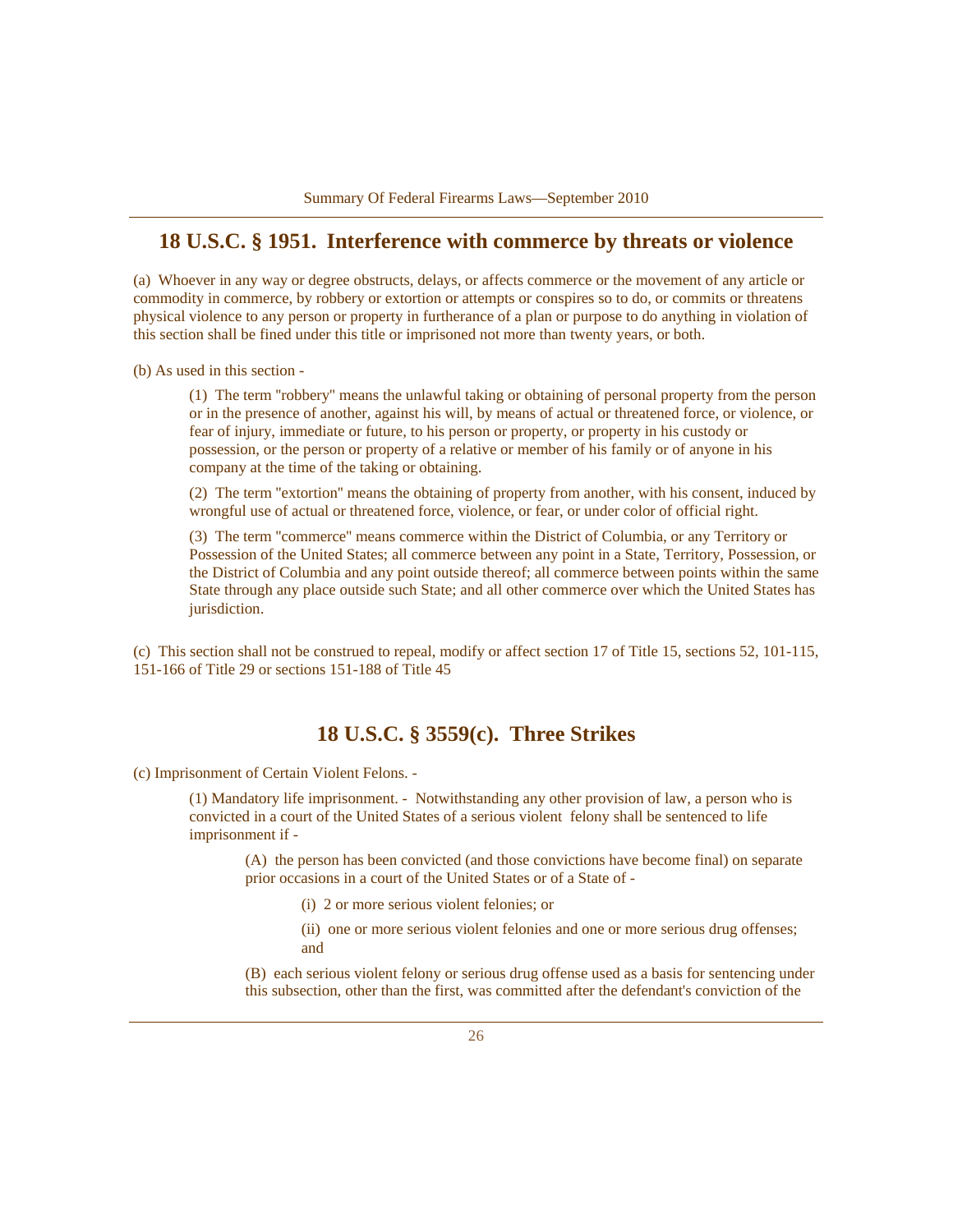preceding serious violent felony or serious drug offense.

(2) Definitions. - For purposes of this subsection -

 engaging in physical contact with another person or using or brandishing a weapon against (A) the term ''assault with intent to commit rape'' means an offense that has as its elements another person with intent to commit aggravated sexual abuse or sexual abuse (as described in sections 2241 and 2242);

(B) the term ''arson'' means an offense that has as its elements maliciously damaging or destroying any building, inhabited structure, vehicle, vessel, or real property by means of fire or an explosive;

 (C) the term ''extortion'' means an offense that has as its elements the extraction of anything of value from another person by threatening or placing that person in fear of injury to any person or kidnapping of any person;

 (D) the term ''firearms use'' means an offense that has as its elements those described in State, or both: section 924(c) or 929(a), if the firearm was brandished, discharged, or otherwise used as a weapon and the crime of violence or drug trafficking crime during and relation to which the firearm was used was subject to prosecution in a court of the United States or a court of a

restraining, confining, or carrying away of another person by force or threat of force;<br>(F) the term "serious violent felony" means -(E) the term "kidnapping" means an offense that has as its elements the abduction,

(F) the term "serious violent felony" means -

 consisting of murder (as described in section 1111); manslaughter other than involuntary manslaughter (as described in section 1112); assault with intent to described in section 2111, 2113, or 2118); carjacking (as described in section (i) a Federal or State offense, by whatever designation and wherever committed, commit murder (as described in section 113(a)); assault with intent to commit rape; aggravated sexual abuse and sexual abuse (as described in sections 2241 and 2242); abusive sexual contact (as described in sections  $2244(a)(1)$  and  $(a)(2)$ ); kidnapping; aircraft piracy (as described in section 46502 of Title 49); robbery (as 2119); extortion; arson; firearms use; firearms possession (as described in section  $924(c)$ ; or attempt, conspiracy, or solicitation to commit any of the above offenses; and

 or more that has as an element the use, attempted use, or threatened use of physical (ii) any other offense punishable by a maximum term of imprisonment of 10 years force against the person of another or that, by its nature, involves a substantial risk that physical force against the person of another may be used in the course of committing the offense;

commonwealth, territory, or possession of the United States; and<br>
27 (G) the term ''State'' means a State of the United States, the District of Columbia, and a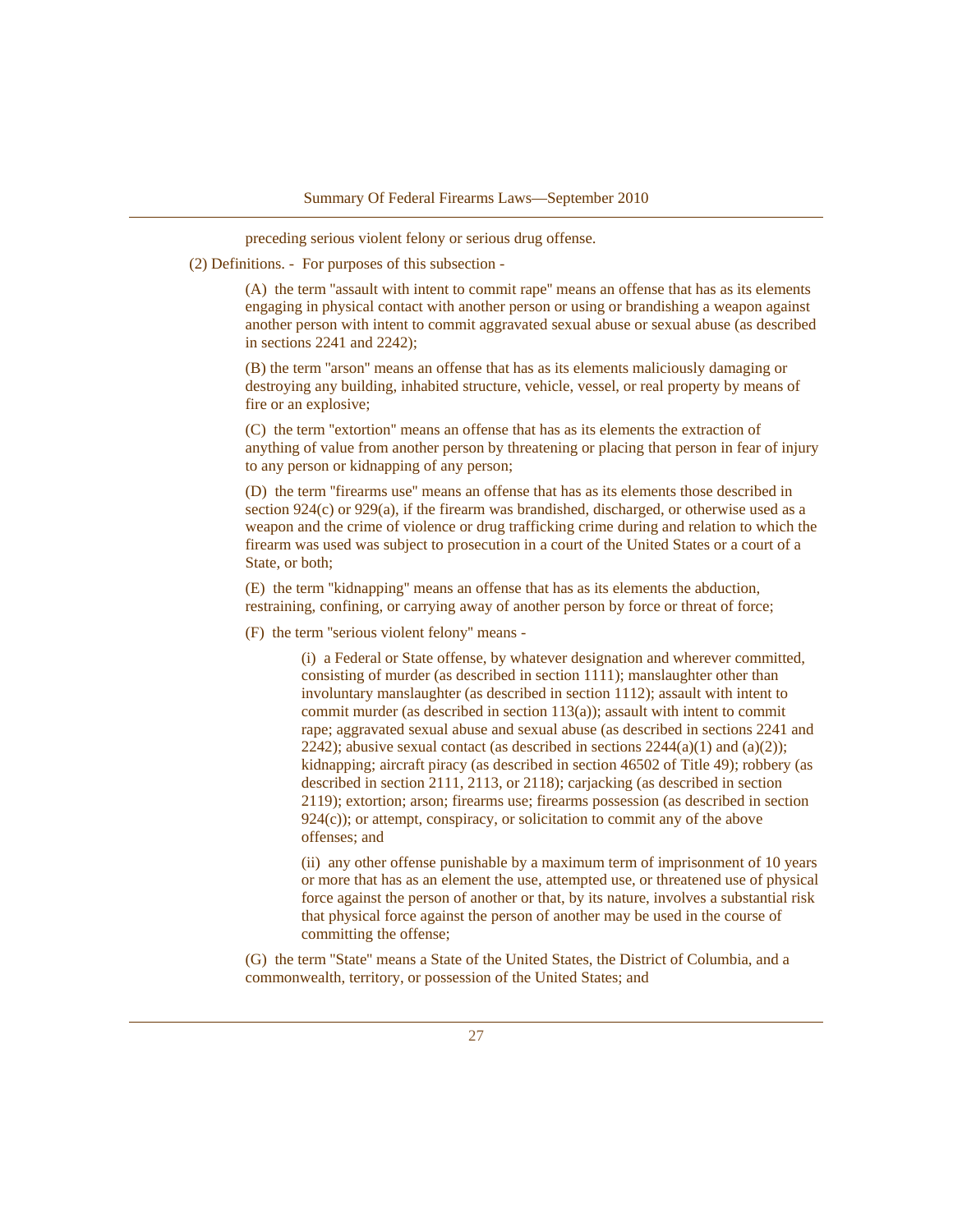(H) the term ''serious drug offense'' means -

of the Controlled Substances Import and Export Act (21 U.S.C. 960(b)(1)(A)); or (1)(A) of the Controlled Substances Import and Export Act (21 U.S.C. 960(b)(1)  $(A)).$ (i) an offense that is punishable under section  $401(b)(1)(A)$  or  $408$  of the Controlled Substances Act (21 U.S.C. 841(b)(1)(A), 848) or section  $1010(b)(1)(A)$ (ii) an offense under State law that, had the offense been prosecuted in a court of the United States, would have been punishable under section  $401(b)(1)(A)$  or  $408$ of the Controlled Substances Act (21 U.S.C. 841(b)(1)(A), 848) or section 1010(b)

(3) Nonqualifying felonies. -

 sentencing under this subsection if the defendant establishes by clear and convincing (A) Robbery in certain cases. - Robbery, an attempt, conspiracy, or solicitation to commit robbery; or an offense described in paragraph (2)(F)(ii) shall not serve as a basis for evidence that -

> (i) no firearm or other dangerous weapon was used in the offense and no threat of use of a firearm or other dangerous weapon was involved in the offense; and

 (ii) the offense did not result in death or serious bodily injury (as defined in section 1365) to any person.

(B) Arson in certain cases. - Arson shall not serve as a basis for sentencing under this subsection if the defendant establishes by clear and convincing evidence that -

(i) the offense posed no threat to human life; and

(ii) the defendant reasonably believed the offense posed no threat to human life.

(4) Information filed by united states attorney. - The provisions of section 411(a) of the Controlled Substances Act (21 U.S.C. 851(a)) shall apply to the imposition of sentence under this subsection.

(5) Rule of construction. - This subsection shall not be construed to preclude imposition of the death penalty.

 solely predicated on Indian country (as defined in section 1151) and which occurs within the subsection have effect over land and persons subject to the criminal jurisdiction of the tribe. (6) Special provision for Indian country. - No person subject to the criminal jurisdiction of an Indian tribal government shall be subject to this subsection for any offense for which Federal jurisdiction is boundaries of such Indian country unless the governing body of the tribe has elected that this

 or serious drug offense that was a basis for sentencing under this subsection is found, pursuant to any appropriate State or Federal procedure, to be unconstitutional or is vitiated on the explicit basis (7) Resentencing upon overturning of prior conviction. - If the conviction for a serious violent felony of innocence, or if the convicted person is pardoned on the explicit basis of innocence, the person serving a sentence imposed under this subsection shall be resentenced to any sentence that was available at the time of the original sentencing.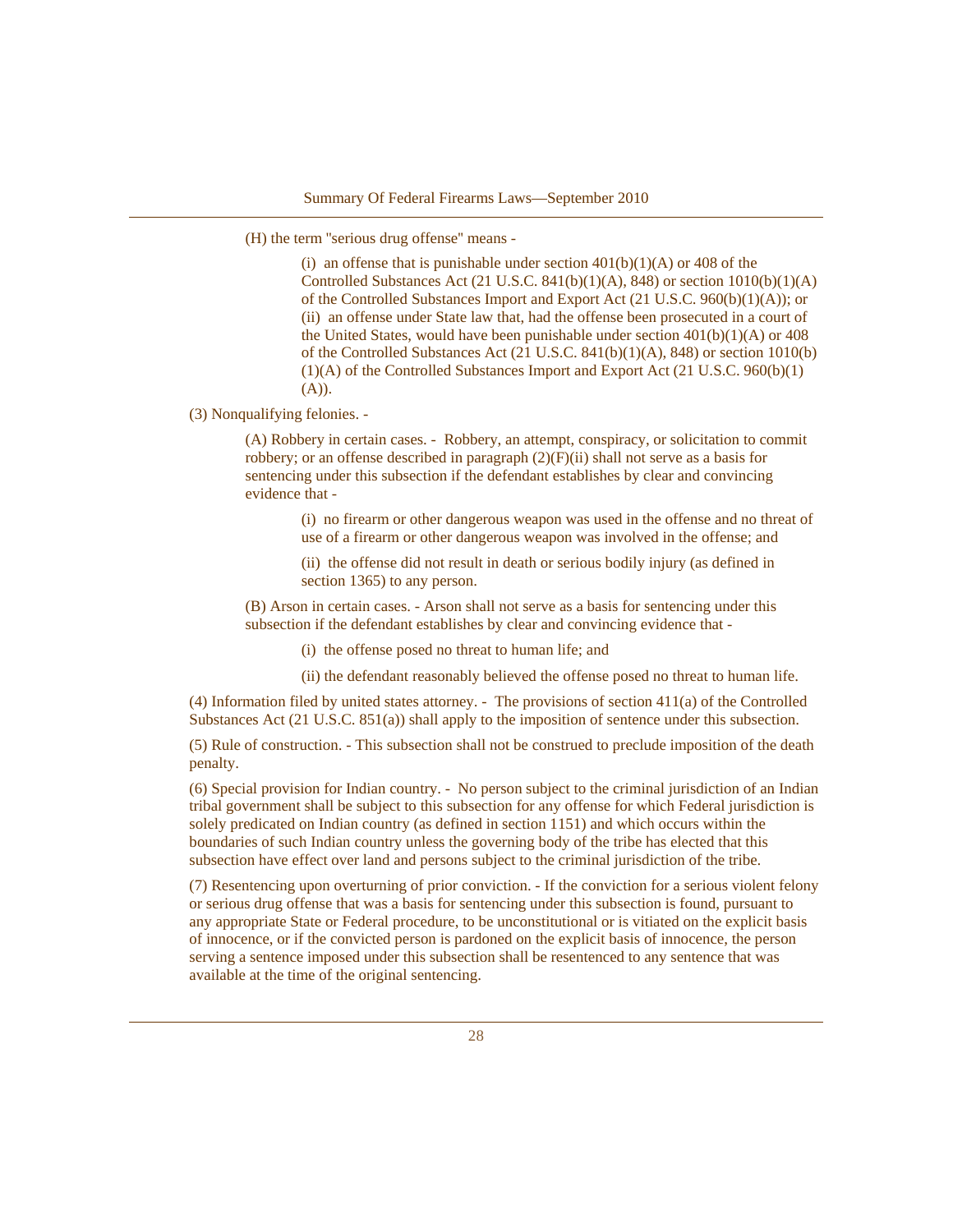# **26 U.S.C. § 5845. Definitions**

For the purpose of this chapter -

#### (a) Firearm

 The term ''firearm'' means (1) a shotgun having a barrel or barrels of less than 18 inches in length; (2) a barrel or barrels of less than 18 inches in length; (3) a rifle having a barrel or barrels of less than 16 inches in length; (4) a weapon made from a rifle if such weapon as modified has an overall length of less than 26 inches or a barrel or barrels of less than 16 inches in length; (5) any other weapon, as defined in subsection (e); (6) a machine gun; (7) any silencer (as defined in section 921 of title 18, United States Code); and (8) a machine gun or destructive device) which, although designed as a weapon, the Secretary finds by reason of the date of its manufacture, value, design, and other characteristics is primarily a collector's item and is not weapon made from a shotgun if such weapon as modified has an overall length of less than 26 inches or a destructive device. The term ''firearm'' shall not include an antique firearm or any device (other than a likely to be used as a weapon.

#### (b) Machine gun

 exclusively, or combination of parts designed and intended, for use in converting a weapon into a machine The term ''machine gun'' means any weapon which shoots, is designed to shoot, or can be readily restored to shoot, automatically more than one shot, without manual reloading, by a single function of the trigger. The term shall also include the frame or receiver of any such weapon, any part designed and intended solely and gun, and any combination of parts from which a machine gun can be assembled if such parts are in the possession or under the control of a person.

#### (c) Rifle

 include any such weapon which may be readily restored to fire a fixed cartridge. (d) Shotgun The term ''rifle'' means a weapon designed or redesigned, made or remade, and intended to be fired from the shoulder and designed or redesigned and made or remade to use the energy of the explosive in a fixed cartridge to fire only a single projectile through a rifled bore for each single pull of the trigger, and shall

The term ''shotgun'' means a weapon designed or redesigned, made or remade, and intended to be fired from the shoulder and designed or redesigned and made or remade to use the energy of the explosive in a fixed shotgun shell to fire through a smooth bore either a number of projectiles (ball shot) or a single projectile for each pull of the trigger, and shall include any such weapon which may be readily restored to fire a fixed shotgun shell.

#### (e) Any other weapon

 which a shot can be discharged through the energy of an explosive, a pistol or revolver having a barrel with a smooth bore designed or redesigned to fire a fixed shotgun shell, weapons with combination shotgun and rifle The term ''any other weapon'' means any weapon or device capable of being concealed on the person from barrels 12 inches or more, less than 18 inches in length, from which only a single discharge can be made from either barrel without manual reloading, and shall include any such weapon which may be readily restored to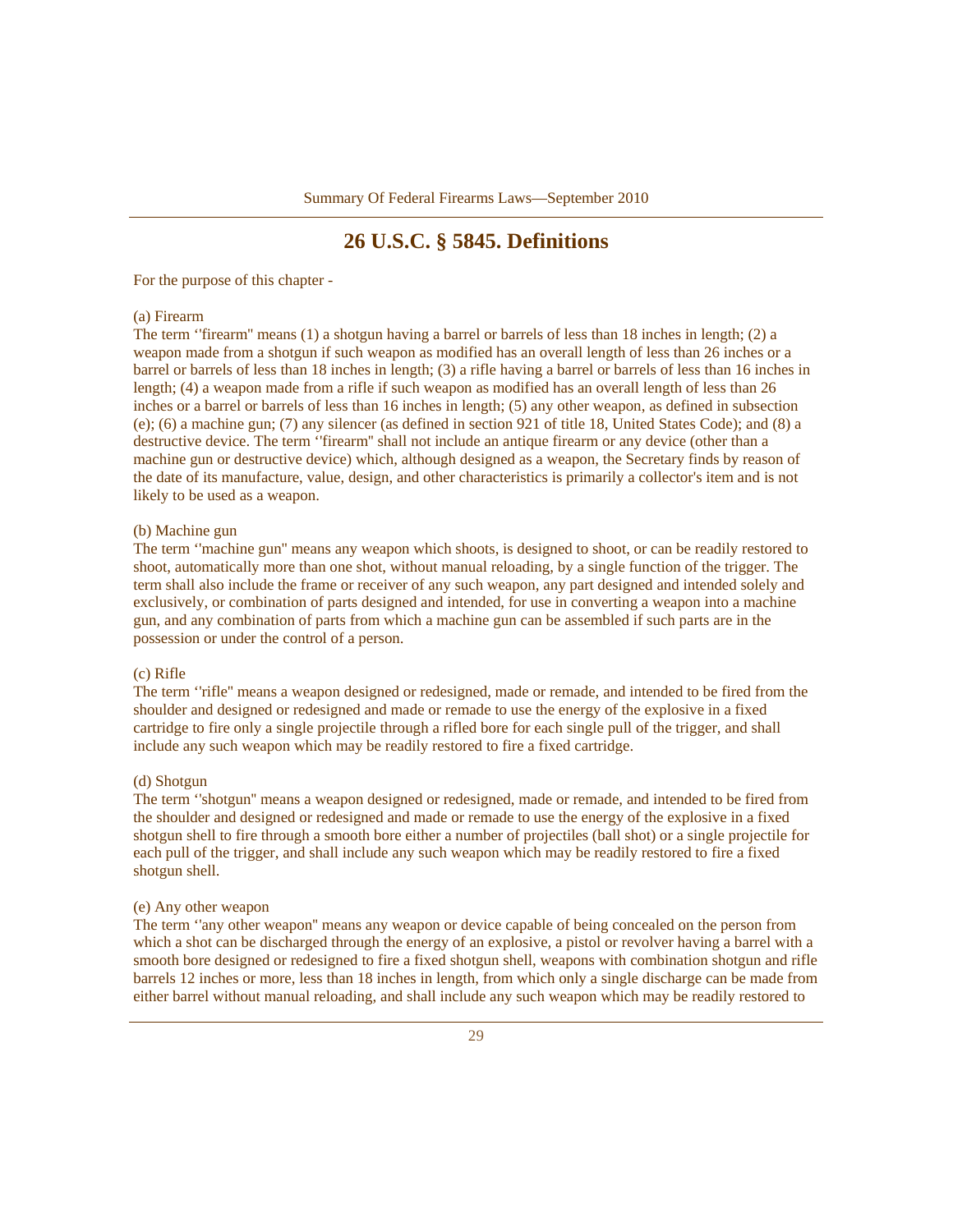Summary Of Federal Firearms Laws—September 2010

fire. Such term shall not include a pistol or a revolver having a rifled bore, or rifled bores, or weapons designed, made, or intended to be fired from the shoulder and not capable of firing fixed ammunition.

#### (f) Destructive device

 rocket having a propellant charge of more than four ounces, (D) missile having an explosive or incendiary name known which will, or which may be readily converted to, expel a projectile by the action of an explosive or other propellant, the barrel or barrels of which have a bore of more than one-half inch in destructive device may be readily assembled. The term ''destructive device'' shall not include any device which is neither designed nor redesigned for use as a weapon; any device, although originally designed for finds is not likely to be used as a weapon, or is an antique or is a rifle which the owner intends to use solely The term ''destructive device'' means (1) any explosive, incendiary, or poison gas (A) bomb, (B) grenade, (C) charge of more than one-quarter ounce, (E) mine, or (F) similar device; (2) any type of weapon by whatever diameter, except a shotgun or shotgun shell which the Secretary finds is generally recognized as particularly suitable for sporting purposes; and (3) any combination of parts either designed or intended for use in converting any device into a destructive device as defined in subparagraphs (1) and (2) and from which a use as a weapon, which is redesigned for use as a signaling, pyrotechnic, line throwing, safety, or similar device; surplus ordnance sold, loaned, or given by the Secretary of the Army pursuant to the provisions of section 4684(2), 4685, or 4686 of title 10 of the United States Code; or any other device which the Secretary for sporting purposes.

...

# **26 U.S. C § 5861. Prohibited acts**

It shall be unlawful for any person -

- a) to engage in business as a manufacturer or importer of, or dealer in, firearms without having paid the special (occupational) tax required by section 5801 for his business or having registered as required by section 5802; or
- b) to receive or possess a firearm transferred to him in violation of the provisions of this chapter; or
- c) to receive or possess a firearm made in violation of the provisions of this chapter; or
- d) to receive or possess a firearm which is not registered to him in the National Firearms Registration and Transfer Record; or
- e) to transfer a firearm in violation of the provisions of this chapter; or
- f) to make a firearm in violation of the provisions of this chapter; or
- g) to obliterate, remove, change, or alter the serial number or other identification of a firearm required by this chapter; or
- chapter obliterated, removed, changed, or altered; or h) to receive or possess a firearm having the serial number or other identification required by this
- i) to receive or possess a firearm which is not identified by a serial number as required by this chapter;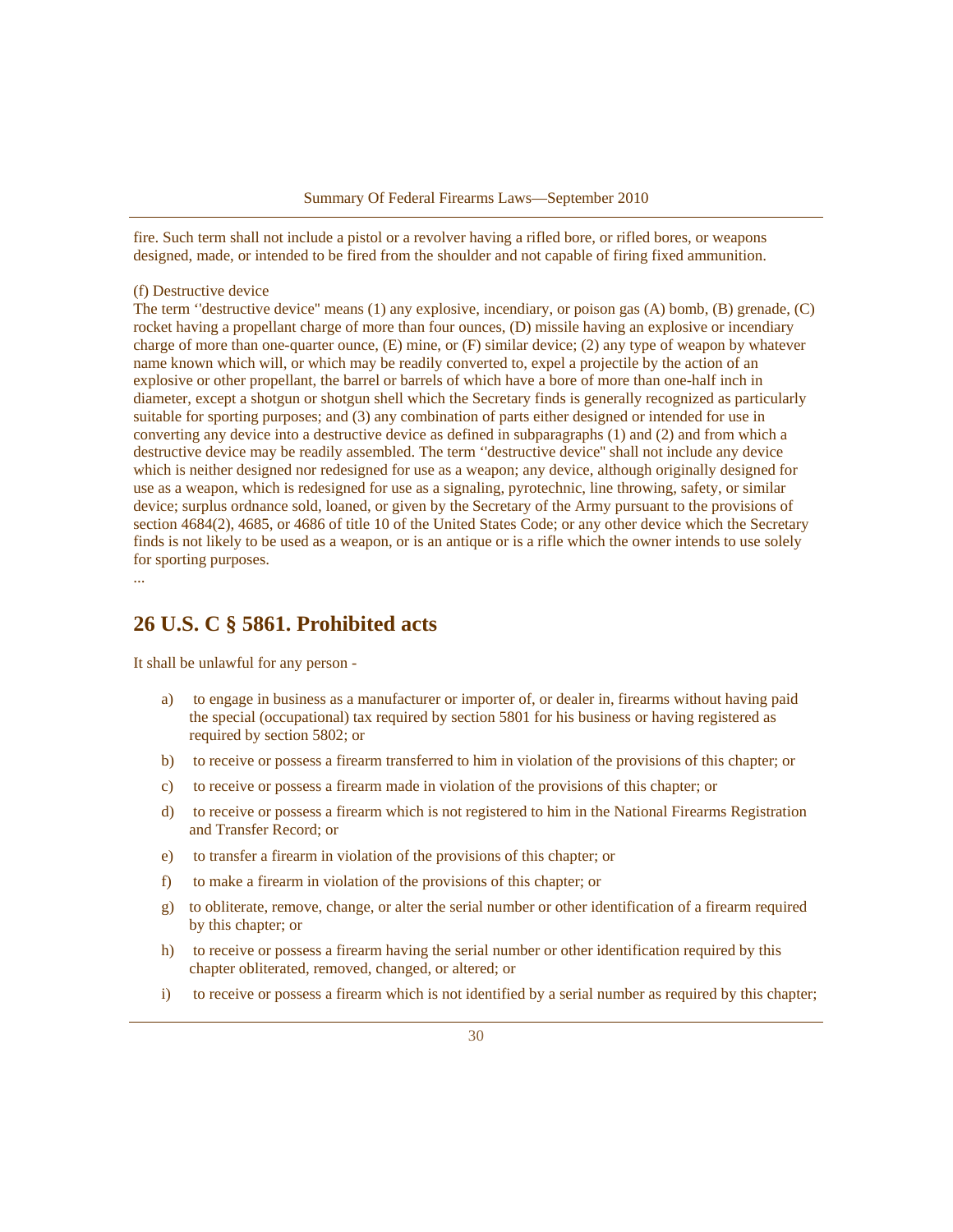or

- j) to transport, deliver, or receive any firearm in interstate commerce which has not been registered as required by this chapter; or
- k) to receive or possess a firearm which has been imported or brought into the United States in violation of section 5844; or
- l) to make, or cause the making of, a false entry on any application, return, or record required by this chapter, knowing such entry to be false.

26 U.S.C. § 5871. Penalties

 Any person who violates or fails to comply with any provisions of this chapter shall, upon conviction, be fined not more than \$10,000, or be imprisoned not more than ten years, or both.